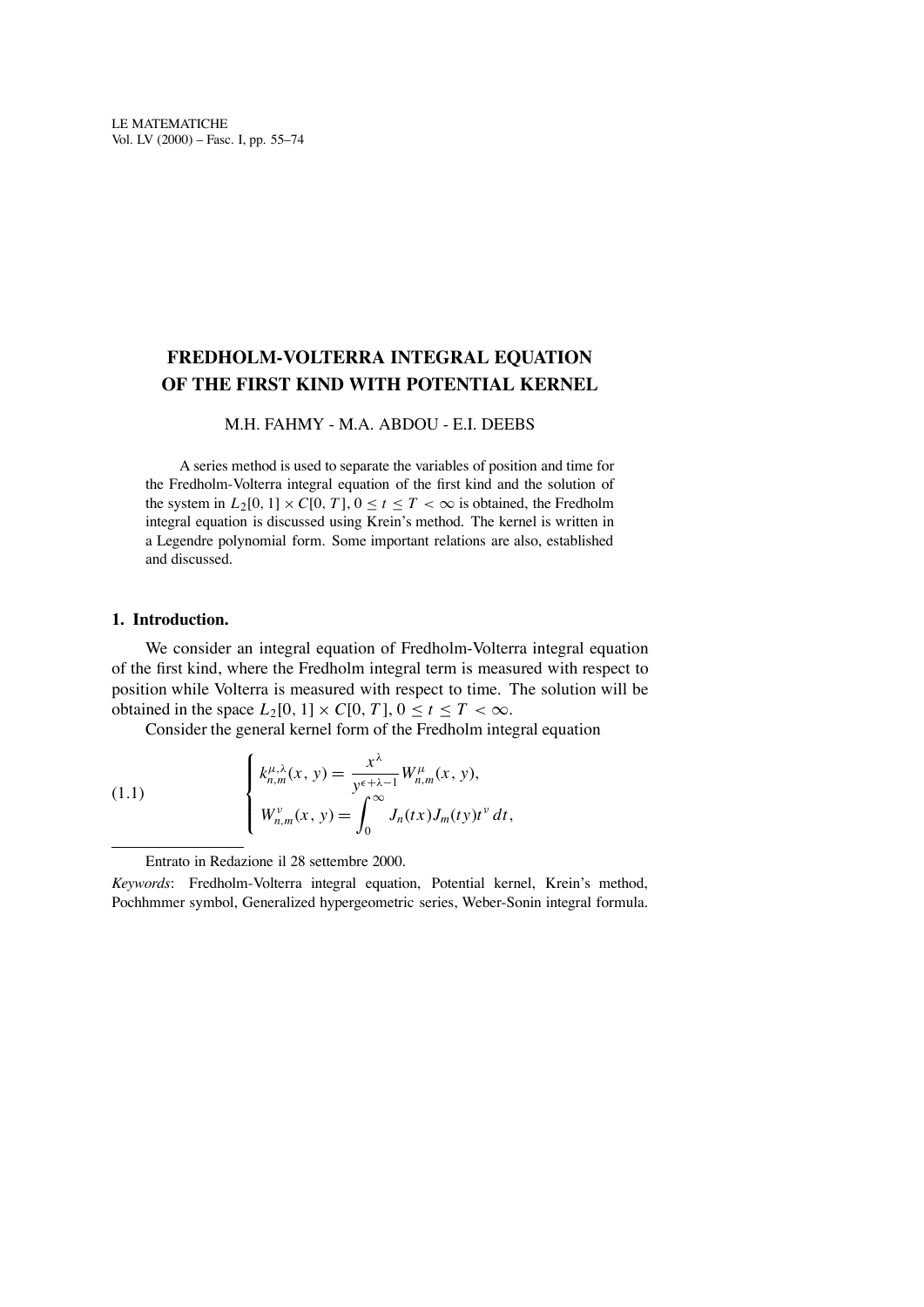where  $J_n(z)$  is the Bessel function of the first kind.

Many problems of mathematical physics, theory of elasticity, viscodynamic fluids and mixed problems of mechanics of continuous media reduce to Fredholm integral equation with a kernel that takes a special form of equation  $(1.1)$  ( see [1], [2], [3], [4]).

The monographs [5], [14] give many of spectral relationships in terms of orthogonal polynomials for the integral operators frequently encountered in mathematical physics, and describe a method of orthogonal polynomials based on them. Spectral relations and their applications to the mixed problems of the theory of elasticity are given in [1], [4]. Mkhitarian [11] used the generalized potential theory method to obtain the spectral relationships for a Fredholm integral equation of the first kind with Carleman kernel  $(k(x, y) = |x-y|^{-\nu}, 0 \le$  $\nu < 1, \epsilon = 0$ ).

(1.2) 
$$
k(x, y) = \sqrt{x y} \int_{0}^{\infty} t^{\nu} J_{\pm \frac{1}{2}}(t x) J_{\pm \frac{1}{2}}(t y) dt, \quad (x, y) \in [-1, 1])
$$

(for symmetric and skew - symmetric, respectively.)

The two papers [12], [13] of Mkhitarian and Abdou, respectively, using Krein's method, obtained the spectral relationships for the integral operator containing Carleman's kernel and a logarithmic kernel ( $k(x, y) = -\ln|x - y|$  $y|, \epsilon = 0)$ 

(1.3) 
$$
k(x, y) = \sqrt{xy} \int_0^\infty J_{\pm \frac{1}{2}}(t x) J_{\pm \frac{1}{2}}(t y) dt, \quad (x, y) \in [-1, 1])
$$

(for symmetric and skew - symmetric, respectively.)

Kovalenko [10] developed the Fredholm integral equation of the first kind for the mechanics mixed problems of continuous media and obtained an approximate solution for the Fredholm integral equation of the first kind with an elliptic kernel  $k(x, y) = \frac{1}{x+y} E\left(\frac{\sqrt{2xy}}{x+y}\right)$ *x*+*y*  $\lambda$ (1.4)  $k(x, y) = \int_{0}^{\infty}$ *J*<sub>0</sub>(*x t*) *J*<sub>0</sub>(*y t*) *dt*, ((*x*, *y*) ∈ [−1, 1])

The goal here is to obtain the solution of Fredholm-Volterra integral equation of the first kind in the space  $L_2[0, 1] \times C[0, T]$ . The method used starts with a series form to separate the variables of position and time, secondly we solve the Fredholm integral equation of the first kind, using Krein's method for solving the integral equation of the first kind with potential kernel.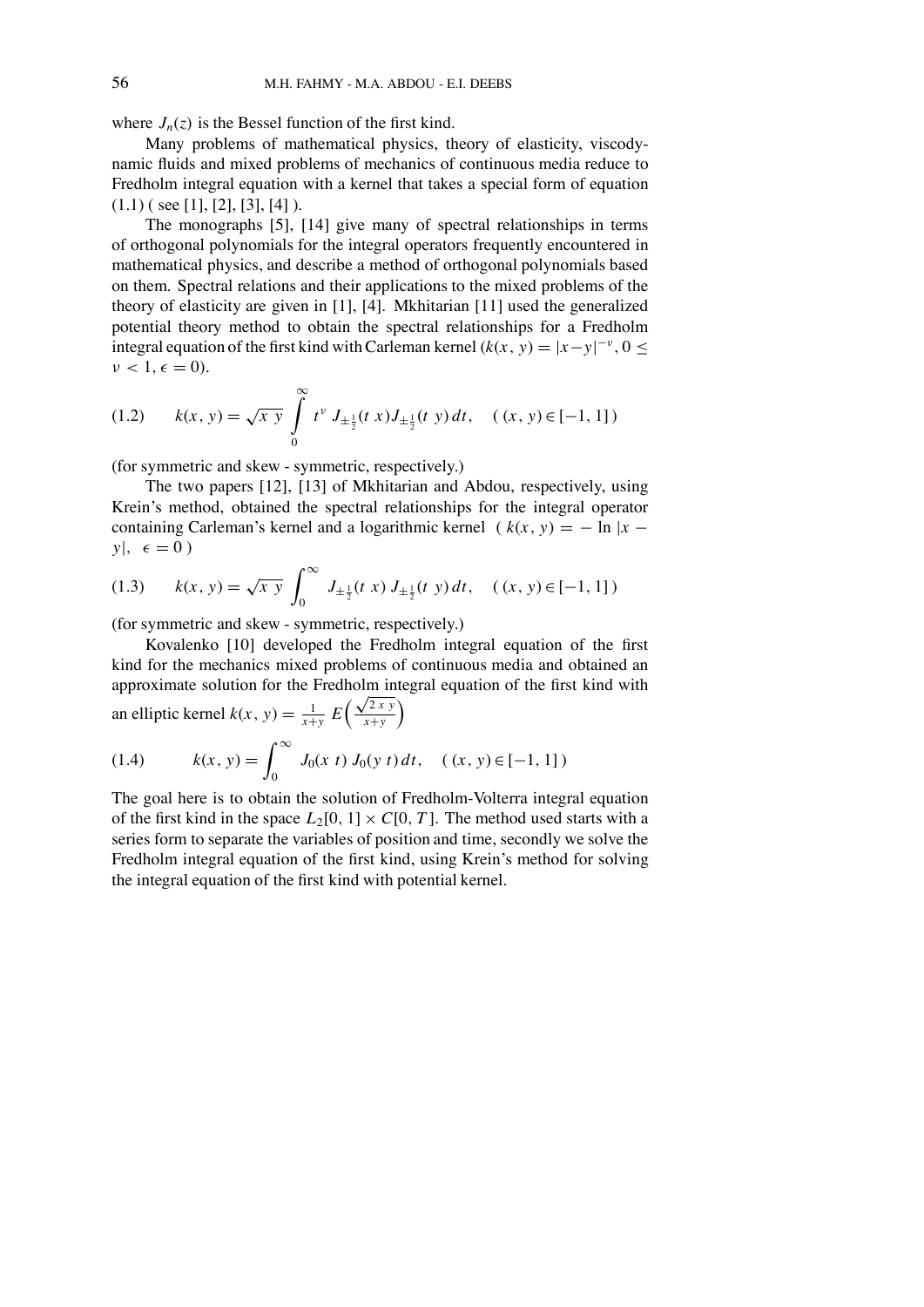#### **2. Basic equations.**

Consider the integral equation

(2.1) 
$$
\iint_{\Omega} k(x - \xi, y - \eta) p(\xi, \eta, t) d\xi d\eta + \int_{0}^{t} F(\tau) p(x, y, \tau) d\tau = \pi [\gamma(t) + \beta(t) x - f(x, y)],
$$

under the conditions

(2.2) 
$$
\begin{cases} N_1(t) = \iint_{\Omega} p(x, y, t) dx dy, \\ N_2(t) = \iint_{\Omega} x y p(x, y, t) dx dy. \end{cases}
$$

Here  $p(x, y, t)$  is the unknown potential function,  $\Omega$  is called the domain of integration, the kernel  $k(x - \xi, y - \eta)$  is considered in the potential function form as

$$
k(x - \xi, y - \eta) = \frac{1}{\sqrt{(x - \xi)^2 + (y - \eta)^2}}, \quad (k(x - \xi, y - \eta) \in C([\Omega] \times [\Omega]),
$$

the given function  $f(x, y) \in L_2(\Omega)$ , while  $\gamma(t)$ ,  $\beta(t)$ ,  $F(t)$ ,  $N_1(t)$  and  $N_2(t)$ are given positive and continuous functions belong to  $C(0, T)$ ,  $(0 < T < \infty)$ .

The problem is investigated from the three dimensional contact problem of frictionless impression of a rigid surface  $(G, v)$  having an elastic material occupying the domain  $\Omega$ , where  $f(x, y) \in L_2(\Omega)$  describing the surface of stamp. This stamp is impressed into an elastic layer surface (plane) by a variable known force  $N_1(t)$ , whose eccentricity of application  $e(t)$ , and a variable known momentum  $N_2(t)$ ,  $(0 \le t \le T)$ , that case rigid displacements  $\gamma(t)$  and  $\beta(t)$  *x*, respectively. Here  $G$  is the displacement magnitude,  $\nu$  is Poisson's coefficient and  $F(t)$  represents the characterized resistance function of the material.

For  $t = 0$ , the integral equation (2.1) becomes

$$
\iint_{\Omega} k(x - \xi, y - \eta) \, p(\xi, \eta, 0) \, d\xi \, d\eta = \pi \, [\, \gamma(0) + \beta(0) \, x - f(x, y) \,],
$$

which can be written as

(2.3) 
$$
\int\!\!\int_{\Omega} k(x-\xi, y-\eta) \phi(\xi, \eta) d\xi d\eta = g(x),
$$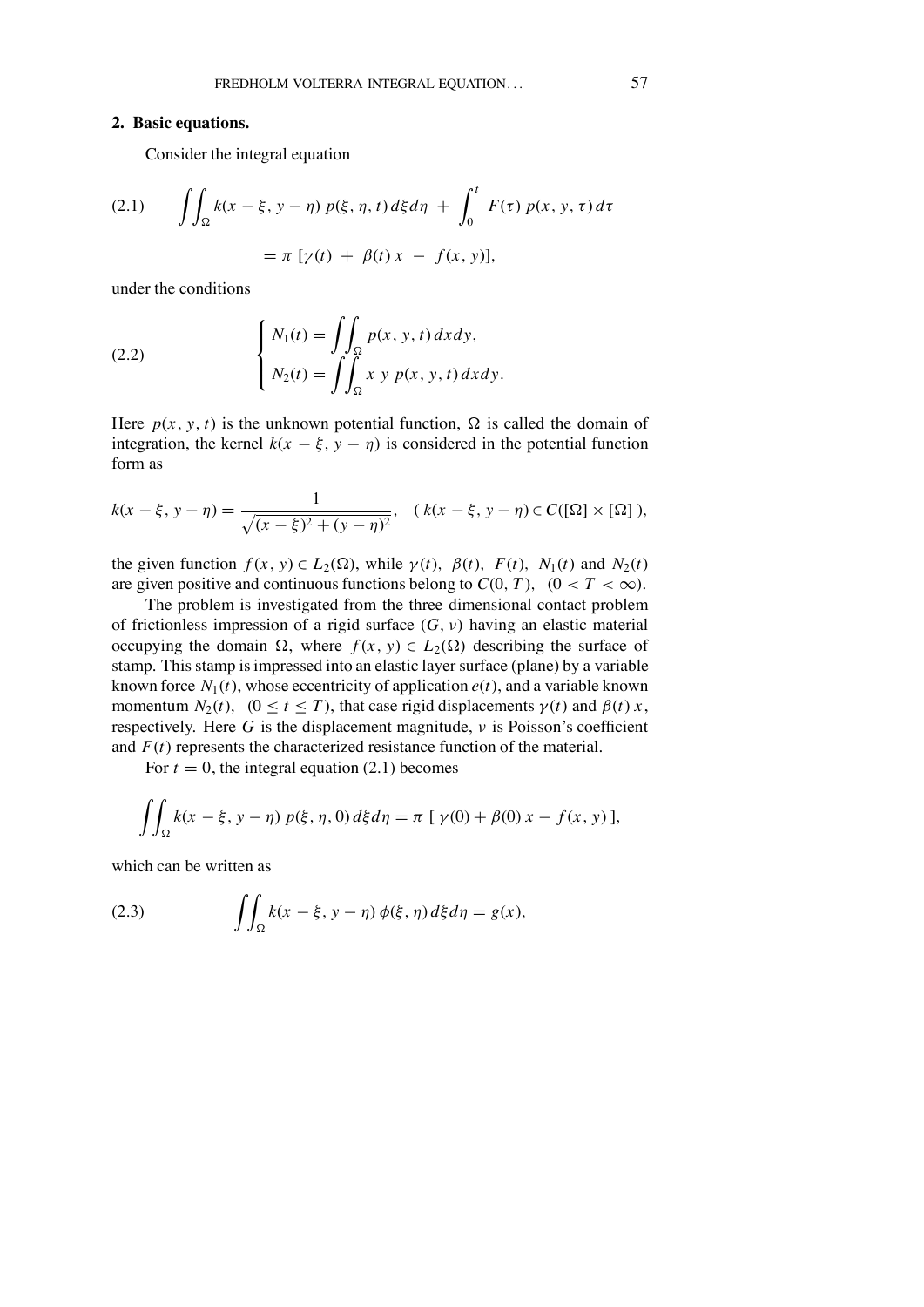where  $\phi(\xi, \eta) = p(\xi, \eta, 0)$ , and  $g(x) = \pi [\gamma(0) + \beta(0) x - f(x, y)]$ . Equation (2.3) represents an integral equation with respect to position, while if  $k(x, y) = 0$  in (2.1), then we have

$$
\int_0^t F(\tau) \, p(x, y, \tau) \, d\tau = \pi \, [\, \gamma(t) \, + \, \beta(t) \, x \, - \, f(x, y) \,],
$$

which represents a Volterra integral equation with respect to time.

## **3. Method of separation of variables.**

Consider the solution of the integral equation (2.1) in the form

$$
p(x, y, t) = \sum_{j=0}^{\infty} p_j(x, y, t),
$$

that can be approximated as

(3.1) 
$$
p(x, y, t) \simeq p_0(x, y, t) + p_1(x, y, t),
$$

where  $p_0(x, y, t)$ ,  $p_1(x, y, t)$  are called the complementary and the particular solution of the integral equation (2.1), respectively.

Using  $(3.1)$  in  $(2.1)$ , we have

(3.2) 
$$
\iint_{\Omega} k(x - \xi, y - \eta) p_j(\xi, \eta, t) d\xi d\eta + \int_0^t F(\tau) p_j(x, y, \tau) d\tau
$$

$$
= \pi \delta_j [\gamma(t) + \beta(t) x - f(x, y)]
$$

where

(3.3) 
$$
\delta_j = \begin{cases} 1, & j = 0 \\ 0, & j = 1. \end{cases}
$$

Let  $t = 0$  in the formula (3.2), we have

$$
(3.4) \int\int_{\Omega} k(x - \xi, y - \eta) \ p_j(\xi, \eta, 0) d\xi \ d\eta = \pi \ \delta_j \ [\gamma(0) + \beta(0) \ x - f(x, y)].
$$

Subtracting the two equations (3.2) and (3.4), we get

(3.5) 
$$
\iint_{\Omega} k(x - \xi, y - \eta) [p_j(\xi, \eta, t) - p_j(\xi, \eta, 0)] d\xi d\eta
$$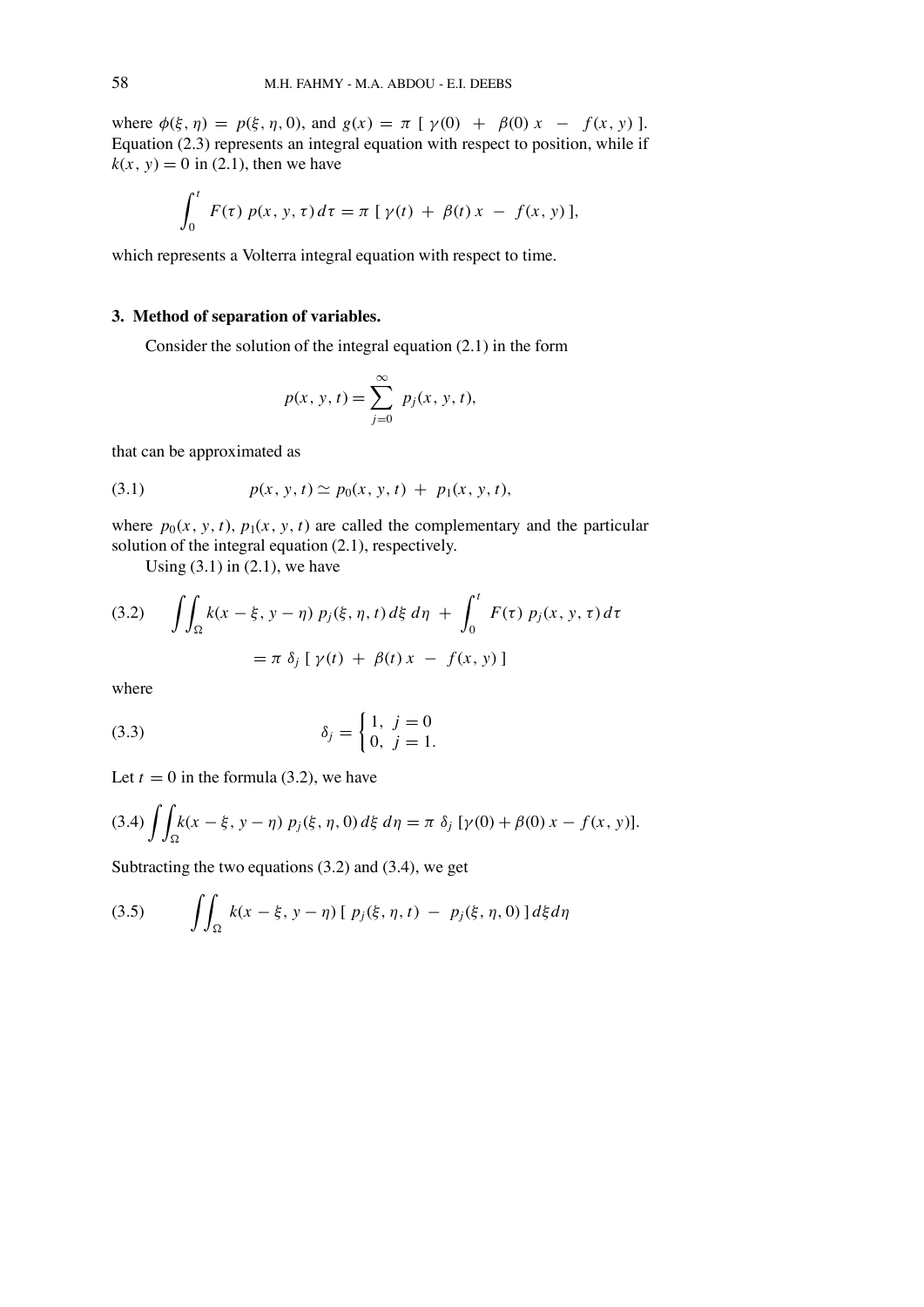+ 
$$
\int_0^t F(\tau) p_j(x, y, \tau) d\tau = \pi \delta_j [\gamma(t) - \gamma(0) + (\beta(t) - \beta(0)) x].
$$

Assume the approximate solution of (3.1) in the following series expression form

(3.6) 
$$
p_j(x, y, t) = \sum_{k=1}^{\infty} [A_{2k}^j(t) p_{2k}(x, y) + A_{2k-1}^j(t) p_{2k-1}(x, y)].
$$

Here, we represent the solution of equation (3.5) in the form of even and odd terms in position and time, hence equation (3.5) becomes

(3.7) 
$$
\sum_{k=1}^{\infty} \left\{ \int \int_{\Omega} \left[ (A_{2k}^{j}(t) - A_{2k}^{j}(0)) p_{2k}(\xi, \eta) + (A_{2k-1}^{j}(t) - A_{2k-1}^{j}(0)) p_{2k-1}(\xi, \eta) \right] \right\} R(x - \xi, y - \eta) d\xi d\eta \} +
$$

$$
+ \sum_{k=1}^{\infty} \left[ \int_{0}^{t} \left[ A_{2k}^{j}(\tau) p_{2k}(x, y) + A_{2k-1}^{j}(\tau) p_{2k-1}(x, y) \right] F(\tau) d\tau \right]
$$

$$
= \pi \delta_{j} \left[ \gamma(t) - \gamma(0) + (\beta(t) - \beta(0)) x \right].
$$

Assume in (3.7) the following notations

(3.8) 
$$
\begin{cases} A_{2k}^{j}(t) - A_{2k}^{j}(0) = B_{2k}^{j}(t), \\ A_{2k-1}^{j}(t) - A_{2k-1}^{j}(0) = B_{2k-1}^{j}(t), \end{cases}
$$

we obtain

$$
(3.9) \sum_{k=1}^{\infty} \{ \int \int_{\Omega} [B_{2k}^{j}(t) p_{2k}(\xi, \eta) + B_{2k-1}^{j}(t) p_{2k-1}(\xi, \eta)] k(x - \xi, y - \eta) d\xi d\eta \}
$$
  
+ 
$$
\sum_{k=1}^{\infty} \{ \int_{0}^{t} [A_{2k}^{j}(\tau) p_{2k}(x, y) + A_{2k-1}^{j}(\tau) p_{2k-1}(x, y)] F(\tau) d\tau \}
$$
  
=  $\pi \delta_{j} [\gamma(t) - \gamma(0) + (\beta(t) - \beta(0)) x].$ 

Firstly, let  $j = 1$  in (3.9), we obtain

(3.10) 
$$
A_k^1(t) + N_k \int_0^t A_k^1(\tau) F(\tau) d\tau = A_k^1(0), \quad (N_k = (\lambda_k)^{-1}),
$$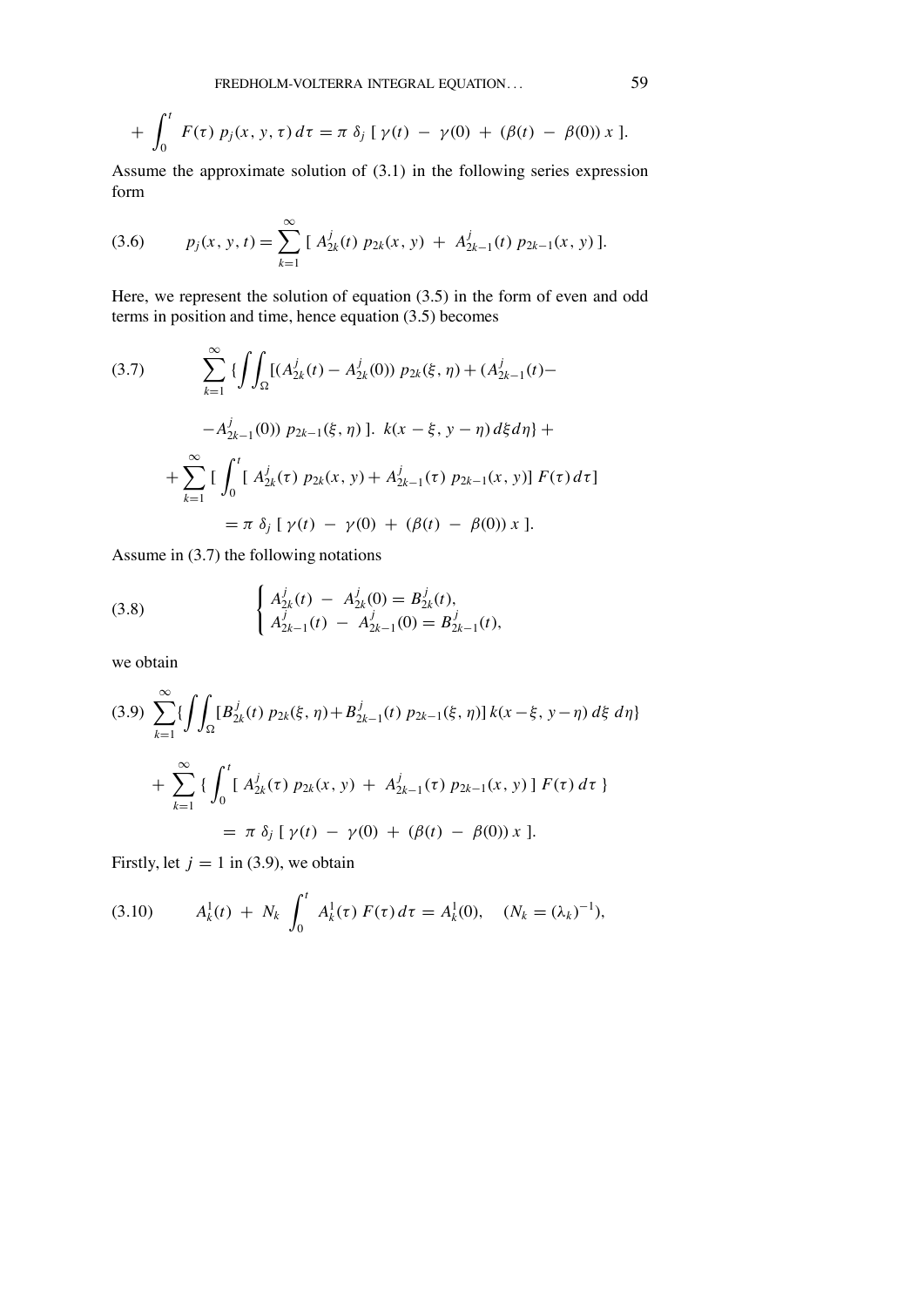where, we use the spectral relation theorem [4]

$$
(3.11) \qquad \iint_{\Omega} p_k(\xi, \eta) \, k(x - \xi, y - \eta) \, d\xi d\eta = \lambda_k \, p_k(x, y), \quad (k \ge 1).
$$

Secondly, we let  $j = 0$  in the formula (3.9), we have

(3.12) 
$$
\begin{cases} A_{2k}^{0}(t) + N_{2k} \int_{0}^{t} A_{2k}^{0}(\tau) F(\tau) d\tau = \\qquad \qquad = \pi N_{2k} C_{2k}(x, y) [\gamma(t) - \gamma(0)], \\ A_{2k-1}^{0}(t) + N_{2k-1} \int_{0}^{t} A_{2k-1}^{0}(\tau) F(\tau) d\tau = \\qquad \qquad = \pi N_{2k-1} C_{2k-1}(x, y) [\beta(t) - \beta(0)], \end{cases}
$$

where

$$
(3.13) \sum_{k=1}^{\infty} C_{2k}(x, y) p_{2k}(x, y) = 1, \sum_{k=1}^{\infty} C_{2k-1}(x, y) p_{2k-1}(x, y) = x.
$$

and  $A_{2k}^0(0) = A_{2k-1}^0(0) = 0$ . From the two equations (3.11) and (3.12), we can assume that the solution  $p(x, y, t)$  takes the form

(3.14) 
$$
p(x, y, t) = \sum_{k=1}^{\infty} [A_k^0(t) + A_k^1(t)] p_k(x, y),
$$

under the condition of convergence

$$
| A_k^0(t) + A_k^1(t) |^2 < \epsilon, \quad (\epsilon < 1).
$$

Equation (3.10) and the two formulae of equation (3.12) represent a Volterra integral equation of the second kind with continuous kernel, i.e. the three integral equations are equivalent to the following formula, on noting the difference notation

(3.15) 
$$
\phi(t) + \lambda \int_0^t k(\tau) \phi(\tau) d\tau = f(t).
$$

*d*φ

To solve the integral equation (3.15), many different methods are stated and used in [9], [15], one of these methods is changing the integral equation to differential equation. So, differentiate (3.15) with respect to *t*, one has

$$
\frac{d\phi}{dt} + \lambda k(t) \phi(t) = f'(t),
$$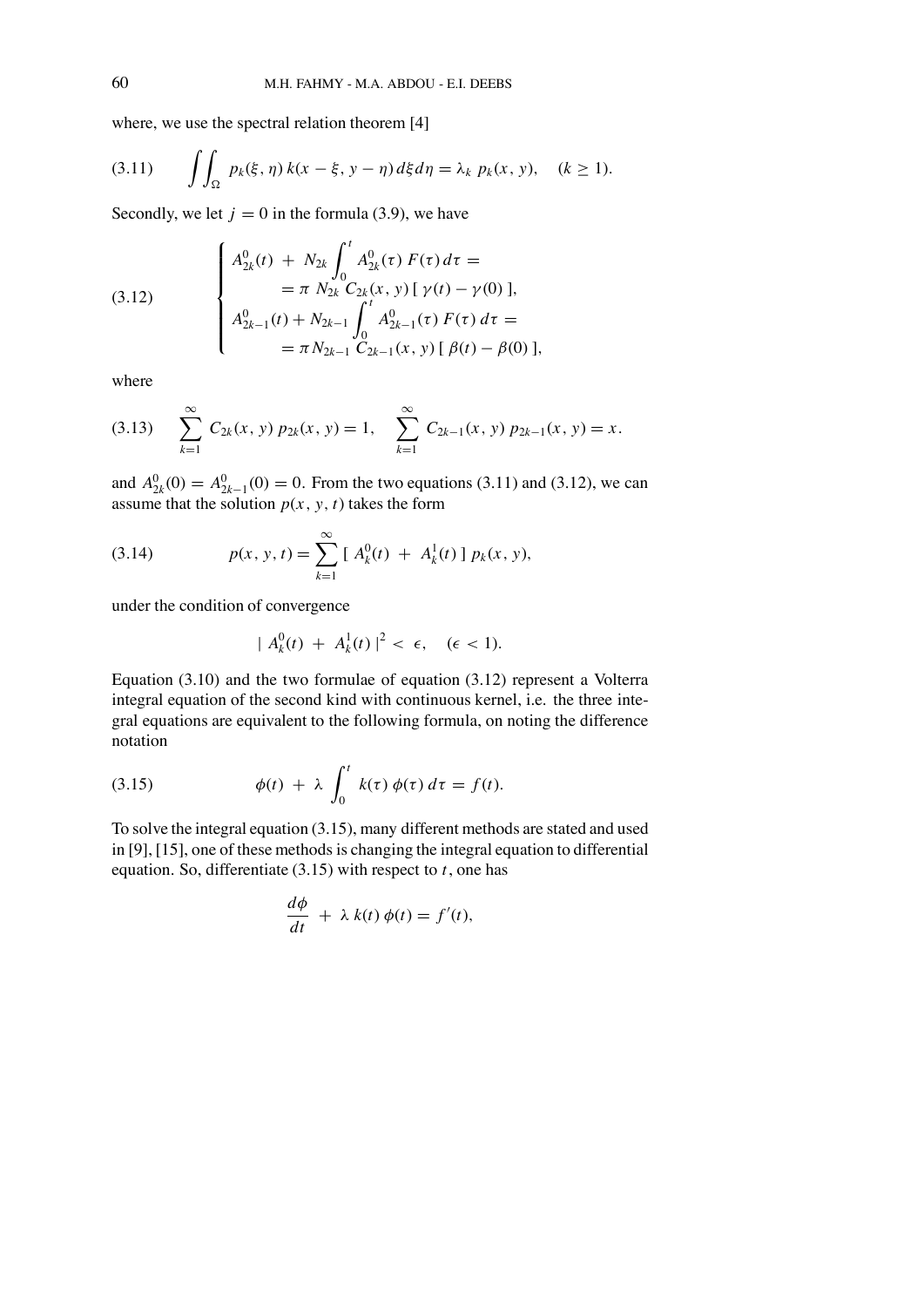which represents a linear differential equation of the first kind and its solution is given by using the integrating factor. Hence, we have

$$
\phi(t) = e^{-\lambda \int k(t) dt} \left[ \int e^{\lambda \int k(t) dt} f'(t) dt + C \right],
$$

where C is the constant of integration, which can be determined from the boundary conditions.

Now, we are going to solve the Fredholm integral equation of the first kind which obtained from the mixed problem by using Krein's method when the contact domain  $\Omega$  takes the form

$$
\Omega = \left\{ (x, y) \in \Omega : \sqrt{x^2 + y^2} \le a, \quad z = 0 \right\}.
$$

## **4. Kreins method for solving Fredholm integral equation of the �rst kind.**

Many different methods can be used to obtain the solution of Fredholm integral equation of the first kind with singular kernel. Krein's method is considered as one of the best methods in the theory of elasticity, for solving the singular integral equations, where the singularity disappears and the integral equations can be solved directly without singularity.

#### *Principal of Krein's method* [1].

The principal of Krein's method is : to solve the integral equation

(4.1) 
$$
\int_{a}^{b} k(x, y) \phi(y) dy = \pi f(x),
$$

we must find a function  $q(x, a)$  that satisfies the integral equation

$$
\int_a^b k(x, y) q(y, a) dy = 1,
$$

and, in this case, equation (4.1) has a unique solution in the form

$$
\phi(x) = \frac{1}{2M'(a)} \left[ \frac{d}{du} \int_{-a}^{a} q(y, a) f(y) dy \right] q(x, a)
$$

$$
- \frac{1}{2} \int_{|x|}^{a} q(x, u) \frac{d}{du} \left[ \frac{1}{M'(u)} \frac{d}{du} \int_{-u}^{u} q(y, u) f(y) dy \right] du
$$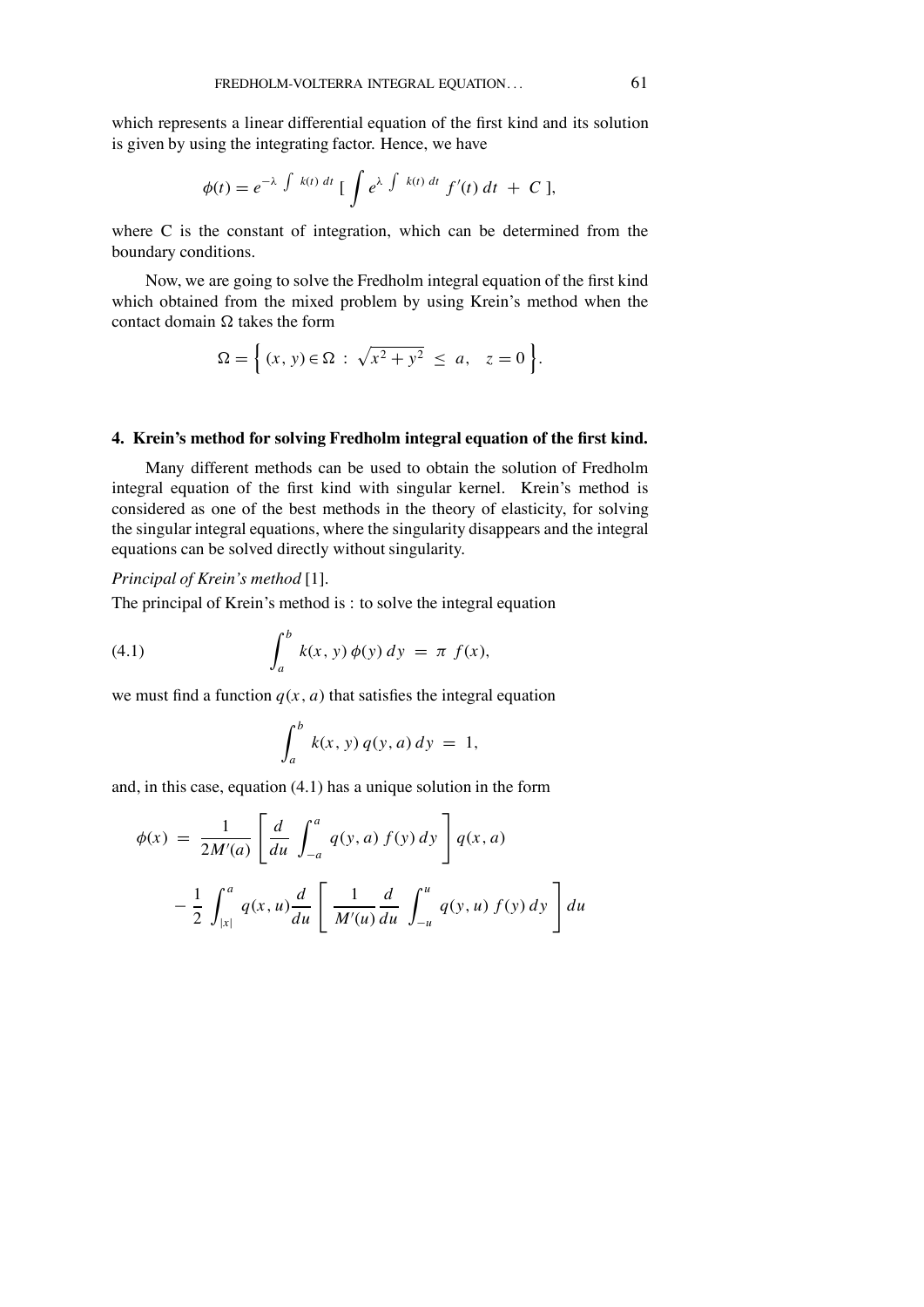$$
-\frac{1}{2}\frac{d}{dx}\int_{|x|}^{a}\frac{q(x,u)}{M'(u)}\left[\int_{-u}^{u}q(y,u)\,df(y)\right]du, \quad (|x|
$$

where

$$
M(u) = \int_0^a q(y, u) dy,
$$
  

$$
M'(u) = \frac{d}{du} M(u).
$$

Here, the Fredholm integral equation of the first kind, with a kernel takes one form of Weber - Sonin integral, will established from the integral equation with a potential kernel. Also, Krein's method is used to solve the Fredholm integral equation.

Let us consider the integral equation

$$
\iint_{\Omega} \frac{p(\xi, \eta) d\xi d\eta}{\sqrt{(x-\xi)^2 + (y-\eta)^2}} = \pi \ g^*(x, y), (g^*(x, y) = \theta[\delta - f(x, y)])
$$

$$
\{\Omega = (x, y, z) \in \Omega : \sqrt{x^2 + y^2} \le a, z = 0\},
$$

under the static condition

$$
\iint_{\Omega} p(x, y) dx dy = P < \infty.
$$

Using the polar coordinates

$$
x = r \cos \theta, \quad y = r \sin \theta,
$$
  

$$
\xi = \rho \cos \phi, \quad \eta = \rho \sin \phi,
$$

we have

(4.2) 
$$
\int_0^a \int_{-\pi}^{\pi} \frac{p(\rho, \phi) \rho \, d\rho d\phi}{\sqrt{r^2 + \rho^2 - 2r\rho \cos(\theta - \phi)}} = g(r, \theta),
$$

(4.3) 
$$
\int_0^a \int_{-\pi}^{\pi} p(\rho, \phi) \rho \, d\rho d\phi = P,
$$

where  $g(r, \theta) = 2\pi \theta [\delta - g^*(r, \theta)].$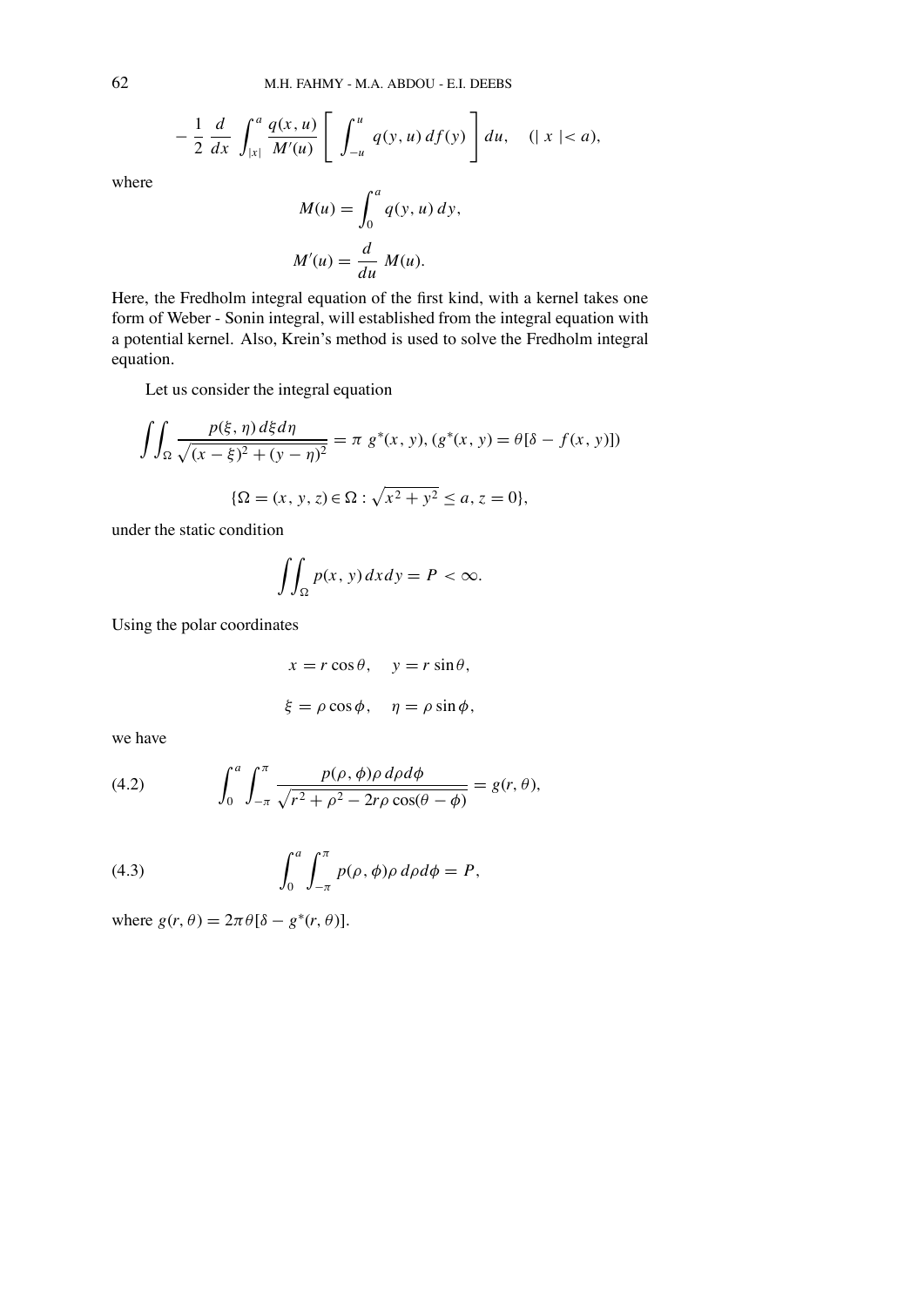To separate the variables, we assume

(4.4) 
$$
p(r,\theta) = p_m(r) \begin{cases} \cos m\theta \\ \sin m\theta \end{cases}, \qquad g(r,\theta) = g_m(r) \begin{cases} \cos m\theta \\ \sin m\theta \end{cases},
$$

substituting from (4.4) in (4.2), we get

$$
\int_0^a \int_{-\pi}^{\pi} \frac{\cos m\phi \, d\phi}{\sqrt{r^2 + \rho^2 - 2\,r\,\rho\,\cos(\theta - \phi)}} \, p_m(\rho) \, \rho \, d\rho \, = \, g_m(r) \, \cos m\theta.
$$

Using the substitution  $\gamma = \theta - \phi$ , we obtain

(4.5) 
$$
\int_0^a k_m(r,\rho) \, p_m(\rho) \, d\rho \, = \, g_m(r),
$$

where

(4.6) 
$$
k_m(r,\rho) = \int_{-\pi}^{\pi} \frac{\cos m\phi \,d\phi}{\sqrt{r^2 + \rho^2 - 2r\rho\cos\phi}}.
$$

Also, the boundary condition (4.3) takes the form

(4.7) 
$$
\int_0^a p_m(\rho) d\rho = \begin{cases} \frac{P}{2\pi} & , m = 0\\ 0 & , m \ge 1 \end{cases}
$$

To write the kernel  $(4.6)$  in one forms of equation  $(1.1)$ , firstly, we use the following relation [6]

(4.8) 
$$
\int_0^{2\pi} \frac{\cos m\phi \ d\phi}{[1-2\ z \ \cos \phi + z^2]^{\alpha}} = \frac{2\ \pi\ (\alpha)_{m} \ z^{m}}{m!} \ F(\alpha, \ m + \alpha; \ m + 1; \ z^2),
$$

and

(4.9) 
$$
F(\alpha, \alpha + \frac{1}{2} - \beta; \beta + \frac{1}{2}; z^2) = (1 + z)^{-2\alpha} F(\alpha, \beta; 2\beta; \frac{4z}{1 + z^2}),
$$
  

$$
(|z| < 1, \quad Re(\alpha) > 0; \quad (\alpha)_m = \frac{\Gamma(m + \alpha)}{\Gamma(\alpha)}),
$$

where  $(\alpha)_m$  is called the Pochhmmer symbol, and  $F(a, b; c; z)$  is the Gauss hypergeometric function. Hence, equation (4.6) can be written as

$$
k_m(r,\rho) = \frac{2\sqrt{\pi} \Gamma(m+\frac{1}{2}) r^m}{r h o^m m!} F(m+\frac{1}{2},\frac{1}{2}; m+1; \frac{\rho^2}{r^2}), (\rho < r),
$$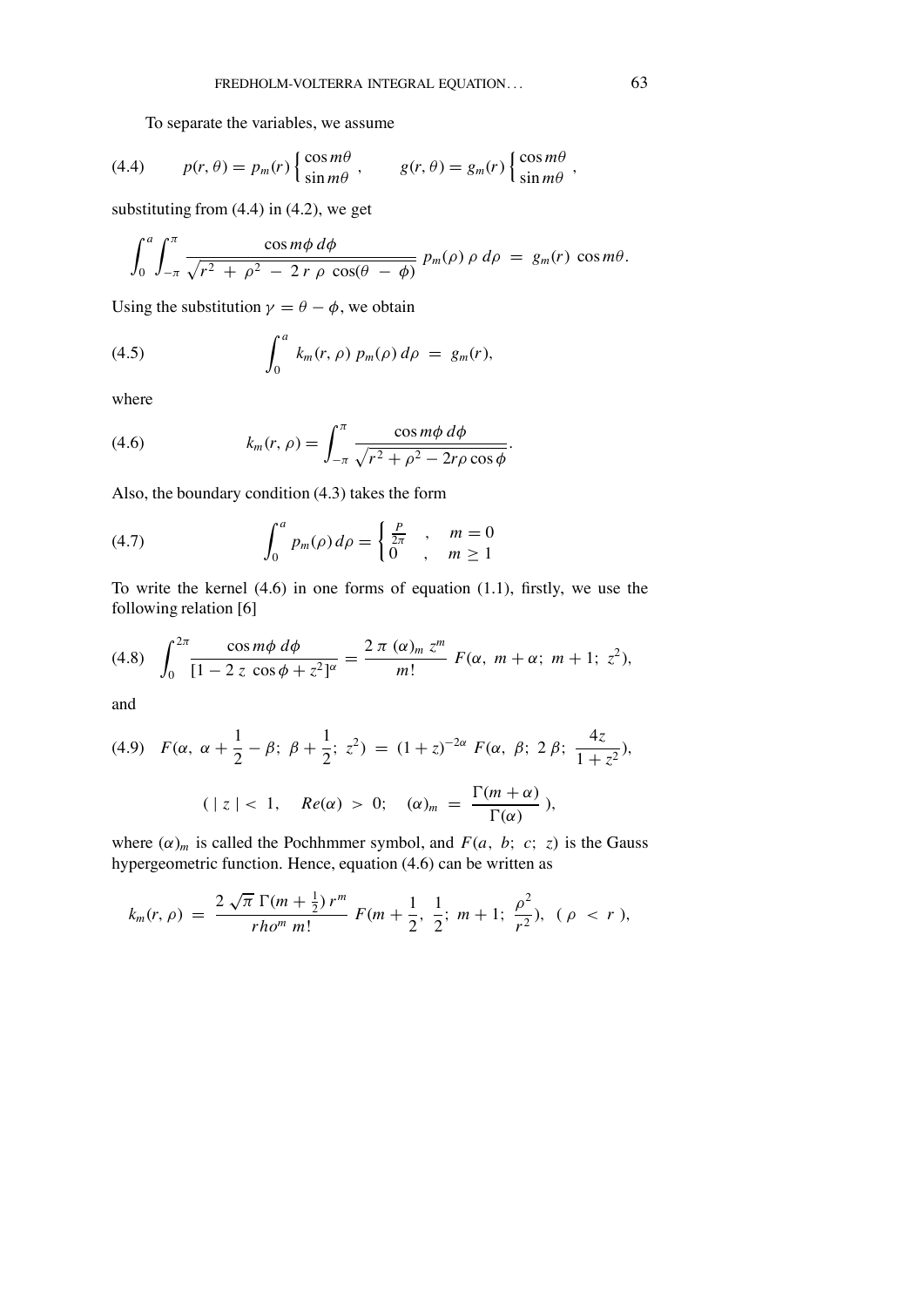one can, also, proves that

$$
k_m(r,\rho) = \frac{2\sqrt{\pi} \Gamma(m+\frac{1}{2}) r^m}{\rho^m m!} F(m+\frac{1}{2},\frac{1}{2}; m+1; \frac{r^2}{\rho^2}), (r < \rho).
$$

Using the formula (4.9), we have

$$
(4.10) \ k_m(r,\rho) = \frac{2\sqrt{\pi}\Gamma(m+\frac{1}{2})(r,\rho)^m}{(r+\rho)^{2m+1}m!} \ F(m+\frac{1}{2},\ m+\frac{1}{2};\ 2m+1;\ \frac{4\ r \ \rho}{r^2+\rho^2}).
$$

The formula (4.10) tells us that the value of  $k_m(r, \rho)$  is independent of  $r < \rho$  or  $\rho < r$ .

Secondly, using the famous relation [7]

(4.11) 
$$
\int_0^\infty J_\alpha(ax) J_\alpha(bx) x^{-\beta} dx
$$

$$
= \frac{a^{\alpha} b^{\alpha} 2^{-\beta} \Gamma(\alpha + \frac{1-\beta}{2})}{(a+b)^{2\alpha-\beta+1} \Gamma(\alpha+1) \Gamma(\frac{1+\beta}{2})} F(\alpha + \frac{1-\beta}{2}, \alpha + \frac{1}{2}; 2\alpha+1; \frac{4ab}{(a+b)^2}),
$$

if  $\alpha = m$ ,  $\beta = 0$ ,  $a = r$ ,  $b = \rho$ , in equation (4.11), we get

(4.12) 
$$
\int_0^\infty J_m(rx)J_m(\rho x) dx = \frac{\Gamma(m + \frac{1}{2})(r\rho)^m}{\sqrt{\pi}(r + \rho)^{2m+1}m!}
$$

$$
F(m + \frac{1}{2}, m + \frac{1}{2}; 2m + 1; \frac{4r \rho}{(r + \rho)^2}).
$$

Hence, using equation (4.12) in (4.10), we obtain

(4.13) 
$$
k_m(r,\rho) = 2 \pi \int_0^\infty J_m(rt) J_m(\rho t) dt.
$$

The kernel of equation (4.13) represents as one form of Weber - Sonin integral formula.

## *Method of solution*

Using Krein's method [1], the general solution of the Fredholm integral equation

$$
K \phi = \int_0^a k(t, s) s \phi(s) \, ds = f(t),
$$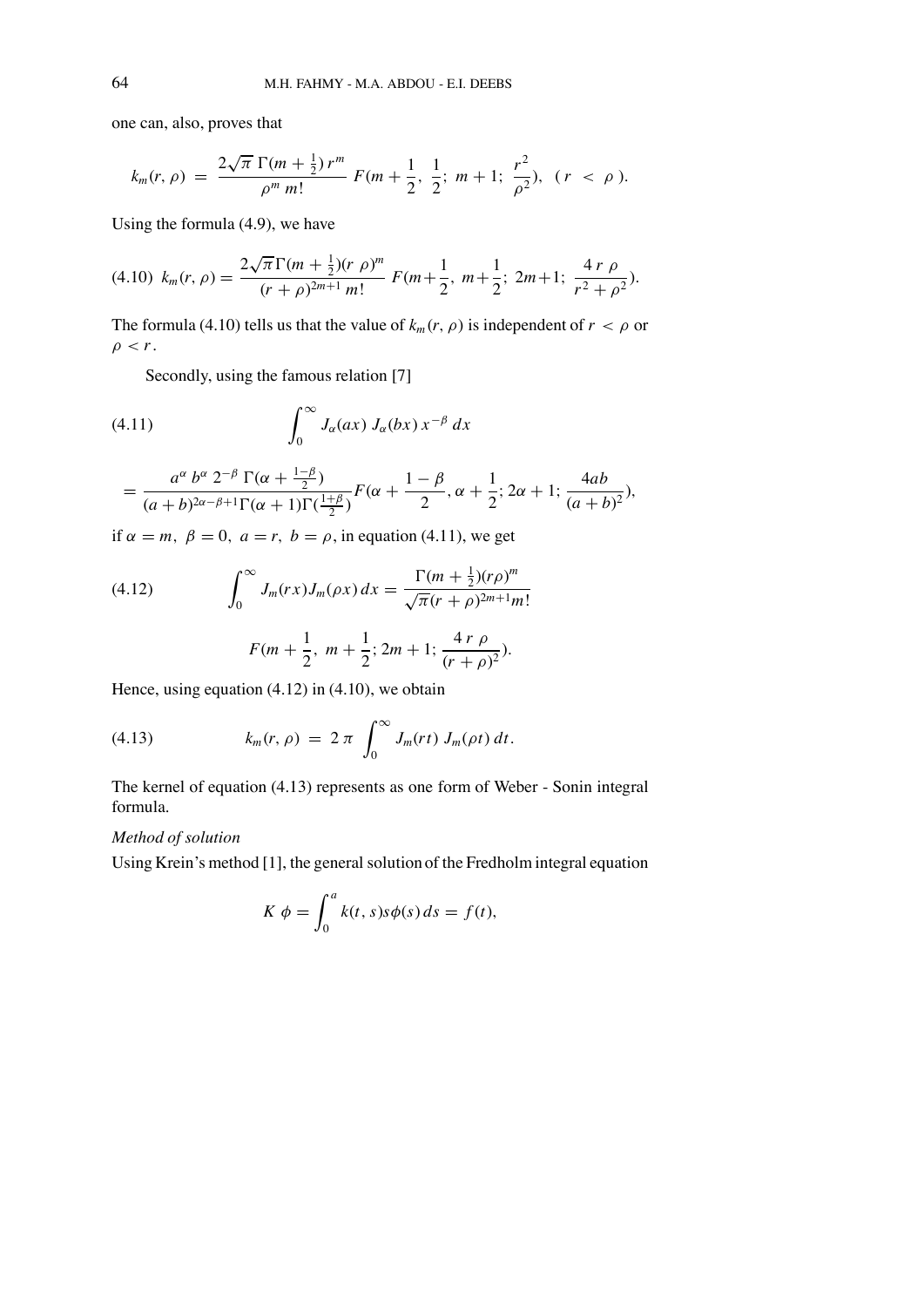with a kernel in the form of equation (4.13) and under the static condition (4.7) can be written in the form

$$
(4.14) \quad \phi(s) = \frac{\gamma}{\pi^2 \sqrt{1-s^2}} - \frac{1}{\pi^2} \int_0^1 \frac{du}{\sqrt{u^2-s^2}} \, \frac{d^2}{du^2} \int_0^u \frac{t \, f(t) \, dt}{\sqrt{u^2 - t^2}},
$$

where

(4.15) 
$$
\gamma = \left[ \frac{d}{du} \int_0^u \frac{tf(t) dt}{\sqrt{u^2 - t^2}} \right]_{u=1}, \quad (a = 1).
$$

The solution of the problem can be derived in the following theorem.

**Theorem 1.1.** *The eigenfunctions of equation* (4.14)*, when the known function takes a Legendre polynomial form, has the form*

(4.16) 
$$
\phi(s) = \frac{(-1)^n A_n 2^{2n} (2n+1) (n!)^2}{\pi^2 \sqrt{1-s^2} (2n)!} P_{2n}(\sqrt{1-s^2}),
$$

*where*  $P_{2n}(y)$  *is the Legendre polynomial.* 

The proof of this theorem depends on the following two lemmas.

**Lemma 1.1.** For all integers  $(n > 0)$ , the value of the integro - differential term

(4.17) 
$$
L_n(u) = \frac{d^2}{du^2} \int_0^u \frac{t P_{2n}(\sqrt{1-t^2})}{\sqrt{u^2-t^2}} dt,
$$

*takes the form*

$$
(4.18)\ \ L_n(u)=(2n+1)\,u\ A_n\bigg[3P_{n-1}^{(0,\frac{3}{2})}(2u^2-1)+(2n+3)u^2\,P_{n-2}^{(1,\frac{5}{2})}(2u^2-1)\bigg],
$$

*where*

(4.19) 
$$
A_n = \frac{(-1)^n \sqrt{\pi} \Gamma(n+1)}{2 \Gamma(n+\frac{3}{2})},
$$

*and*  $P_n^{(\alpha, \beta)}(x)$  *is the Jacobi polynomial of order n* (*n*  $\geq$  0),  $(P_n^{(\alpha, \beta)}(x) = 0$ ,  $n < 0$ ).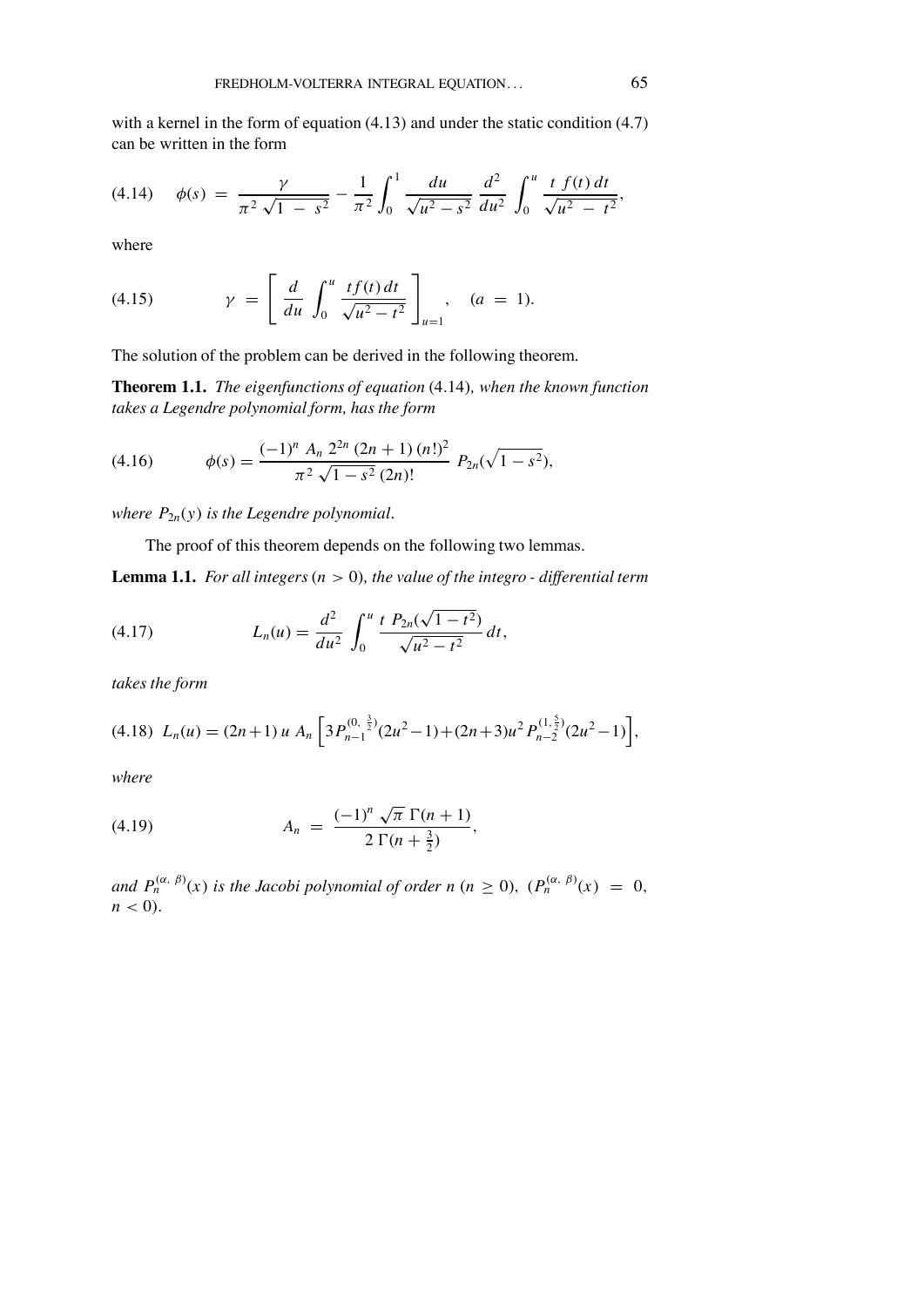*Proof.* To prove this lemma, let us assume the following parameters

$$
\xi = \sqrt{1 - u^2}, \ \eta = \sqrt{1 - t^2},
$$

in the integral form

(4.20) 
$$
\overline{L}_n(u) = \int_0^u \frac{t P_{2n}(\sqrt{1-t^2})}{\sqrt{u^2-t^2}} dt,
$$

to obtain

(4.21) 
$$
\overline{L}_n(u) = \overline{L}_n(\sqrt{1-\xi^2}) = \int_{\xi}^{1} \frac{\eta P_{2n}(\eta)}{\sqrt{\eta^2 - \xi^2}} d\eta.
$$

Using the following relations (see [7])

$$
P_{2n}(x) = C_{2n}^{\frac{1}{2}}(x) = P_n^{(0, -\frac{1}{2})}(2x^2 - 1),
$$

we have

(4.22) 
$$
\overline{L}_n(u) = \int_{\xi}^1 \frac{P_n^{(0, -\frac{1}{2})} (2 \eta^2 - 1) \eta}{\sqrt{\eta^2 - \xi^2}} d\eta,
$$

where  $C_n^{\lambda}(x)$  is the Gegenbauer polynomial. Putting  $t = 2 \xi^2 - 1$ ,  $v = 2 \eta^2 - 1$ , in equation (4.22), we obtain

(4.23) 
$$
\overline{L}_n(u) = 2^{-\frac{3}{2}} \int_t^1 P_n^{(0, -\frac{1}{2})}(v) dv \sqrt{v - t}.
$$

Taking in (4.23) the transformation  $v = 1 - (1 - t) \tau$ , we have

$$
(4.24) \qquad \overline{L}_n(u) = 2^{-\frac{3}{2}} \int_0^1 (1-t)^{\frac{1}{2}} (1-\tau)^{\frac{-1}{2}} P_n^{(0, -\frac{1}{2})} [1-(1-t)\,\tau] \, d\tau.
$$

Using the integral relation (see Eq. (7. 392), pp. 856 of [8])

(4.25) 
$$
\int_0^1 t^{\lambda-1} (1-t)^{\mu-1} P_n^{(\alpha, \beta)}(1-\gamma t) dt =
$$

$$
= \frac{\Gamma(n+\alpha+1)\Gamma(\lambda)\Gamma(\mu)}{\Gamma(1+\alpha)\Gamma(\lambda+\mu)\,n!} {}_3F_2(-n, n+\alpha+\beta+1, \lambda; \alpha+1, \lambda+\mu; \frac{\gamma}{2}),
$$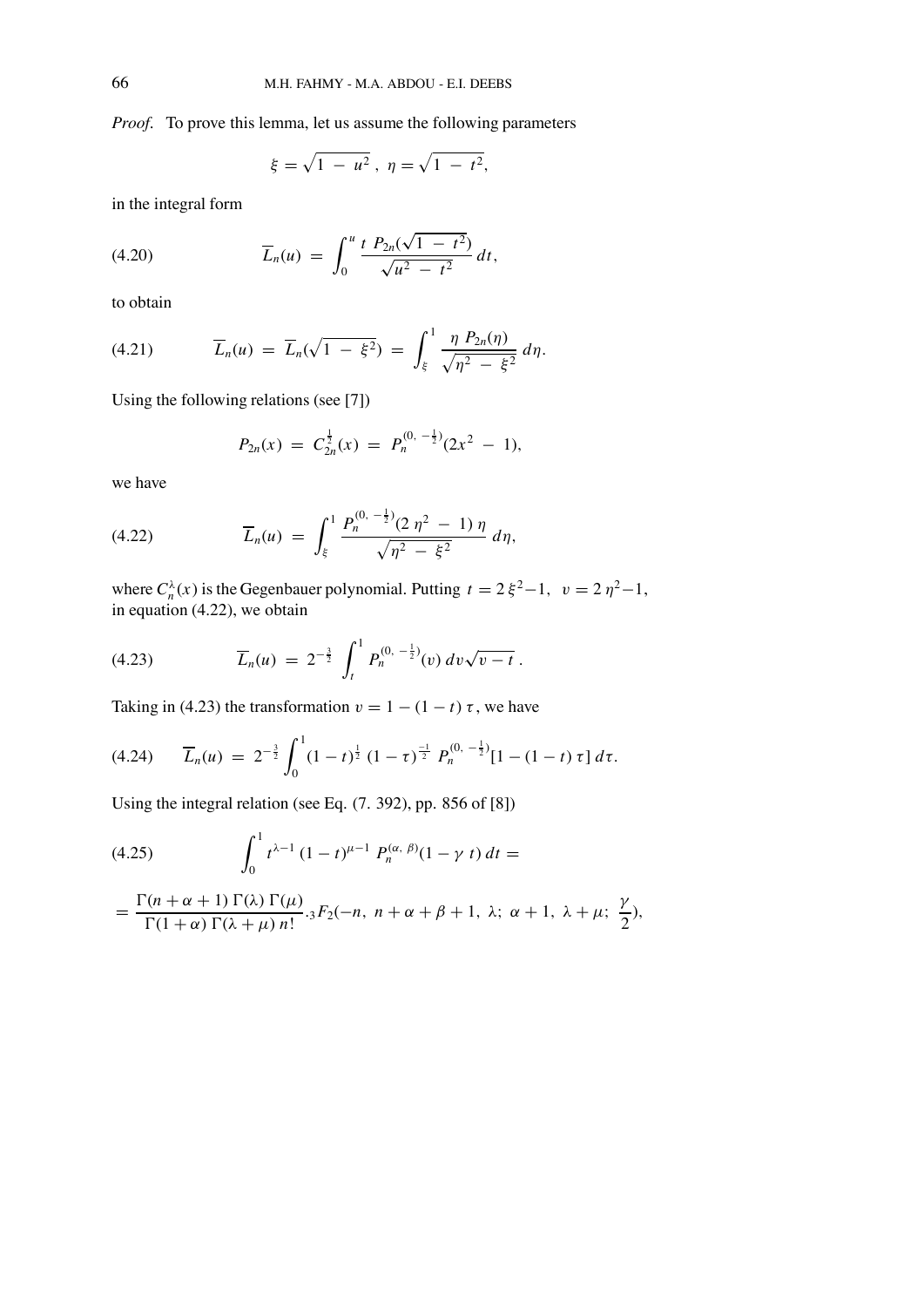and the following relation (see [7])

(4.26) 
$$
P_n^{(\alpha, \beta)}(y) = {n+\alpha \choose n} F(-n, n+\alpha+\beta+1; \alpha+1; \frac{1-y}{2}).
$$

The integral formula (4.24) becomes

$$
\overline{L}_n(u) = 2^{-\frac{1}{2}} \sqrt{1-t} \frac{\Gamma(\frac{3}{2}) \Gamma(n+1)}{\Gamma(n+\frac{3}{2})} P_n^{(\frac{1}{2},-1)}(t).
$$

Using the substitution  $t = 2\xi^2 - 1$ ,  $\xi = \sqrt{1 - u^2}$ , we get

(4.27) 
$$
\overline{L}_n(u) = u A_n P_n^{(-1, \frac{1}{2})} (2u^2 - 1),
$$

where

$$
A_n = \frac{(-1)^n \sqrt{\pi} \Gamma(n+1)}{2 \Gamma(n+\frac{3}{2})}.
$$

In the view of the Jacobi differential relation (see [7])

(4.28) 
$$
D P_n^{(\alpha, \beta)}(x) = \frac{n + \alpha + \beta + 1}{2} P_{n-1}^{(\alpha+1, \beta+1)}(x),
$$

the first derivative of equation  $(4.27)$  takes the form

$$
(4.29) \frac{d}{du} \overline{L}_n(u) = A_n \left[ P_n^{(-1, \frac{1}{2})} (2u^2 - 1) + (2n + 1) u^2 P_{n-1}^{(0, \frac{3}{2})} (2u^2 - 1) \right].
$$

The required result of equation (4.17) is obtained, after differentiating equation  $(4.29)$  with respect to  $u$ , and using equation  $(4.28)$ , again.

Hence, the lemma can be proved. The value of the constant  $\gamma$  is obtained by putting  $u = 1$  in equation (4.29), to obtain

(4.30) 
$$
\gamma = (2n+1) A_n .
$$

**Lemma 1.2.** *With the aid of the two equations* (4.25) *and* (4.26)*, we can obtain the following two relations*

(4.31) 
$$
z \cdot {}_{3}F_{2}(-n+2, n+\frac{5}{2}, 1; 2, \frac{5}{2}; z) = \frac{3}{(2n+3)(n-1)} - \frac{3\sqrt{\pi}(n-2)!}{2(2n+3)\Gamma(n+\frac{1}{2})} P_{n-1}^{(\frac{1}{2}, 1)}(1-2z),
$$

*and*

(4.32) 
$$
z \cdot {}_{3}F_{2}(-n+2, n+\frac{5}{2}, 1; 2, \frac{3}{2}; z) = \frac{1}{(2n+3)(n-1)} - \frac{\sqrt{\pi}(n-2)!}{(2n+3)\Gamma(n-\frac{1}{2})} P_{n-1}^{(-\frac{1}{2}, 2)}(1-2z),
$$

*where*  ${}_{3}F_{2}(\alpha_{1}, \alpha_{2}, \alpha_{3}; \beta_{1}, \beta_{2}; z)$  *is the generalized hypergeometric series.*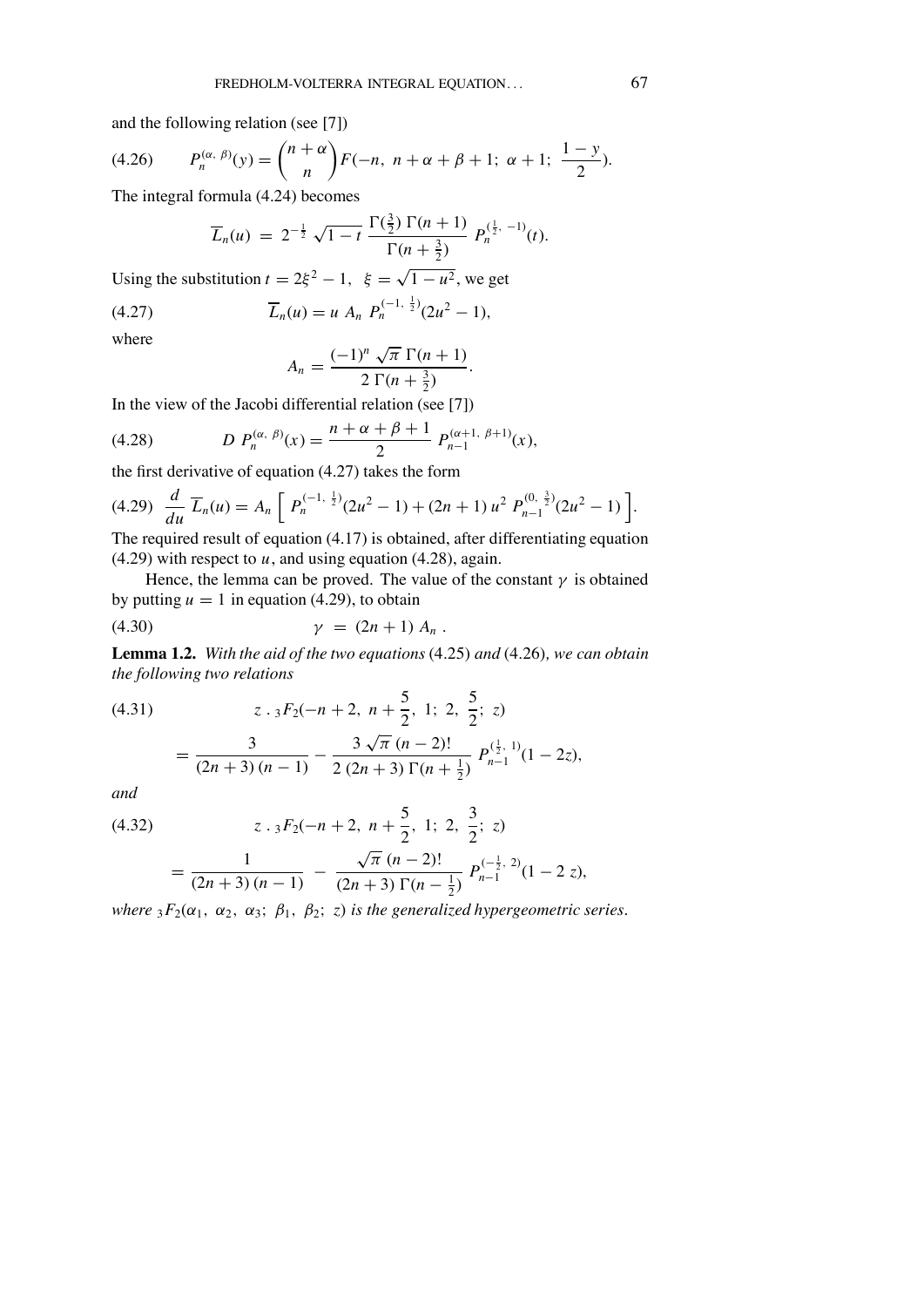*Proof.* Using the relation (4.25), we get

$$
\int_0^1 (1-t)^{\frac{1}{2}} P_{n-2}^{(1,\frac{5}{2})} [1-(1-\xi)t] dt = \frac{2(n-1)}{3} \cdot {}_3F_2(-n+2, n+\frac{5}{2}, 1; 2, \frac{5}{2}; z),
$$

where

$$
_3F_2(-n+2, n+\frac{5}{2}, 1; 2, \frac{5}{2}; z) = \sum_{m=0}^{\infty} \frac{(-n+2)_m (n+\frac{5}{2})_m (1)_m}{m! (2)_m (\frac{5}{2})_m} z^m.
$$

Putting

$$
f(z) = z \cdot {}_{3}F_{2}(-n+2, n+\frac{5}{2}, 1; 2, \frac{5}{2}; z),
$$

and differentiating it, we obtain

$$
\frac{df(z)}{dz} = F(-n+2, n+\frac{5}{2}; \frac{5}{2}; z),
$$

hence, using equation (4.26), we get

$$
\frac{df(z)}{dz} = \frac{3\sqrt{\pi} (n-2)!}{4\Gamma(n+\frac{1}{2})} P_{n-2}^{(\frac{3}{2}, 2)}(1-2z).
$$

Finally, integrating the above equation with respect to *z* and using the formula (4.28) with the boundary condition  $f(0) = 0$ , we have

$$
(4.33) \quad f(z) = \frac{3}{(2n+3)(n-1)} - \frac{3\sqrt{\pi}(n-2)!}{2(2n+3)\Gamma(n+\frac{1}{2})} P_{n-1}^{(\frac{1}{2},1)}(1-2z).
$$

Similarly, for the equation (4.32), we put

$$
g(z) = z \cdot {}_{3}F_{2}(-n+2, n+\frac{5}{2}, 1; 2, \frac{3}{2}; z),
$$

and we find

$$
(4.34) \qquad g(z) = \frac{1}{(2n+3)(n-1)} - \frac{\sqrt{\pi}(n-2)!}{(2n+3)\Gamma(n-\frac{1}{2})} P_{n-1}^{(-\frac{1}{2}, 2)}(1-2z),
$$

which completes the proof.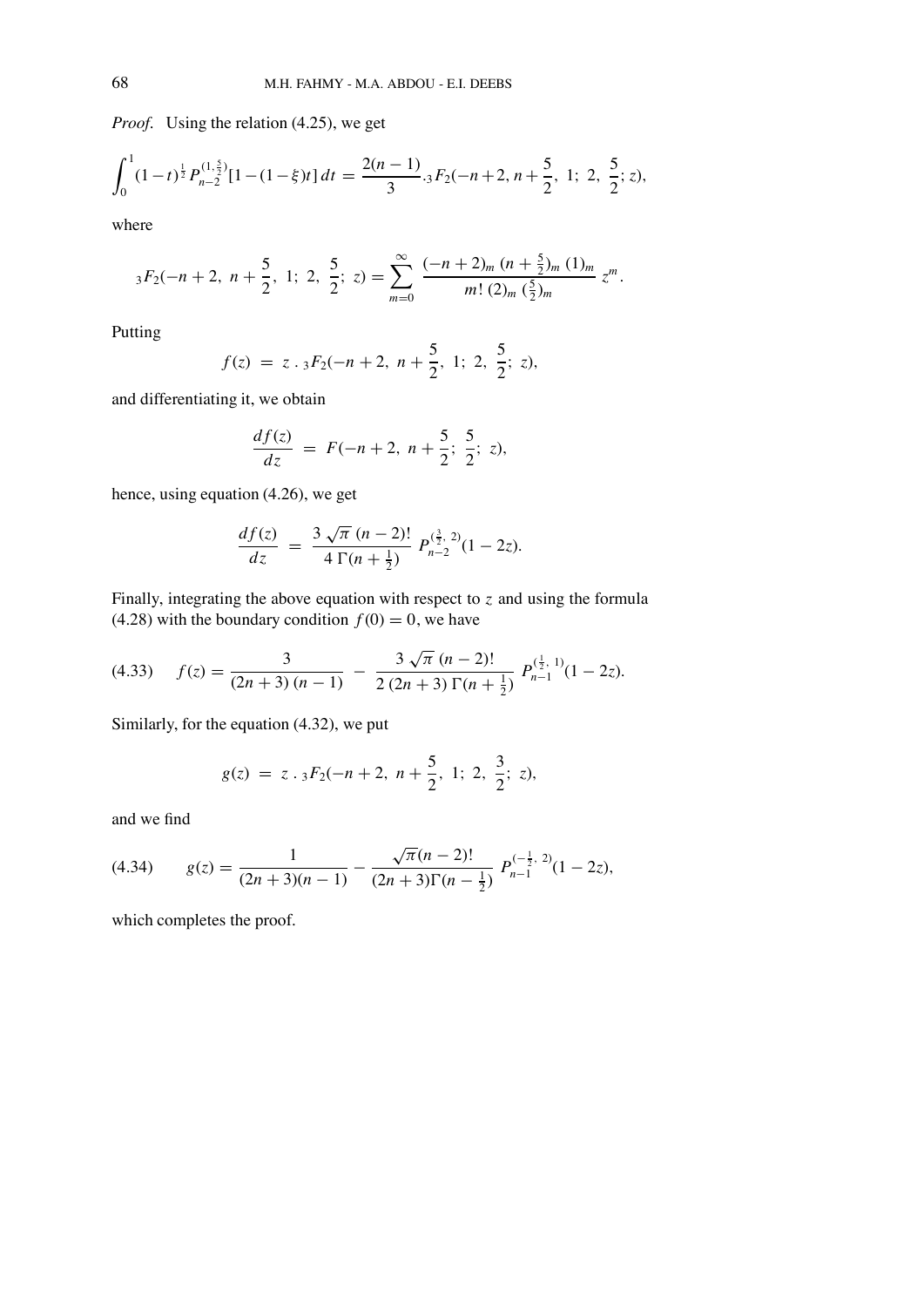Now, we are in a position to evaluate the integral

(4.35) 
$$
B_n(t) = \frac{1}{\pi^2} \int_t^1 \frac{du}{\sqrt{u^2 - t^2}} \frac{d^2}{du^2} \int_0^u \frac{s \ f(s) \ ds}{\sqrt{u^2 - s^2}}.
$$

Introducing  $(4.18)$  in  $(4.35)$  to get

$$
B_n(t) = \frac{(2n+1) A_n}{\pi^2} \left[ 3 \int_t^1 \frac{u P_{n-1}^{(0,\frac{3}{2})} (2u^2 - 1) du}{\sqrt{u^2 - t^2}} + (2n+3) \int_t^1 \frac{u^3 P_{n-2}^{(1,\frac{5}{2})} (2u^2 - 1) du}{\sqrt{u^2 - t^2}} \right],
$$

then using the substitution  $\xi = 2t^2 - 1$ ,  $\eta = 2u^2 - 1$ , we obtain

$$
(4.36) \qquad B_n(t) = \frac{(2n+1) A_n}{2\sqrt{2}\pi^2} \left[ 3 \int_{\xi}^1 (\eta - \xi)^{-\frac{1}{2}} P_{n-1}^{(0,\frac{3}{2})}(\eta) d\eta + \frac{(2n+3)}{2} \right]
$$

$$
\int_{\xi}^{1} (\eta - \xi)^{\frac{1}{2}} P_{n-2}^{(1,\frac{5}{2})}(\eta) d\eta + \frac{(2n+3)}{2} (1+\xi) \int_{\xi}^{1} (\eta - \xi)^{-\frac{1}{2}} P_{n-2}^{(1,\frac{5}{2})}(\eta) d\eta \Bigg].
$$

Taking the parameter  $\eta = 1 - (1 - \xi) \tau$ ,  $(0 < \tau < 1)$ , the formula (4.36) can be written in the form

$$
(4.37) \quad B_n(t) = \frac{(2n+1) A_n}{2^{\frac{3}{2}} \pi^2} \sqrt{1-\xi} \left[ 3G_n(\xi) + \frac{1}{2} (2n+3) (1-\xi) Q_n(\xi) + \frac{1}{2} (2n+3) (1+\xi) H_n(\xi) \right], \, (\xi = 2t^2 - 1),
$$
\nwhere

where

$$
G_n(\xi) = \int_0^1 (1 - \tau)^{-\frac{1}{2}} P_{n-1}^{(0, \frac{3}{2})} [1 - (1 - \xi) \tau] d\tau,
$$
  

$$
Q_n(\xi) = \int_0^1 (1 - \tau)^{\frac{1}{2}} P_{n-2}^{(1, \frac{5}{2})} [1 - (1 - \xi) \tau] d\tau,
$$

and

$$
H_n(\xi) = \int_0^1 (1-\tau)^{-\frac{1}{2}} P_{n-2}^{(1,\frac{5}{2})} [1-(1-\xi)\,\tau]\,d\tau.
$$

If we use the famous integral relation of (4.25), we get

(4.38) 
$$
G_n(\xi) = \frac{\sqrt{\pi} (n-1)!}{\Gamma(n+\frac{1}{2})} P_{n-1}^{(\frac{1}{2},1)}(\xi).
$$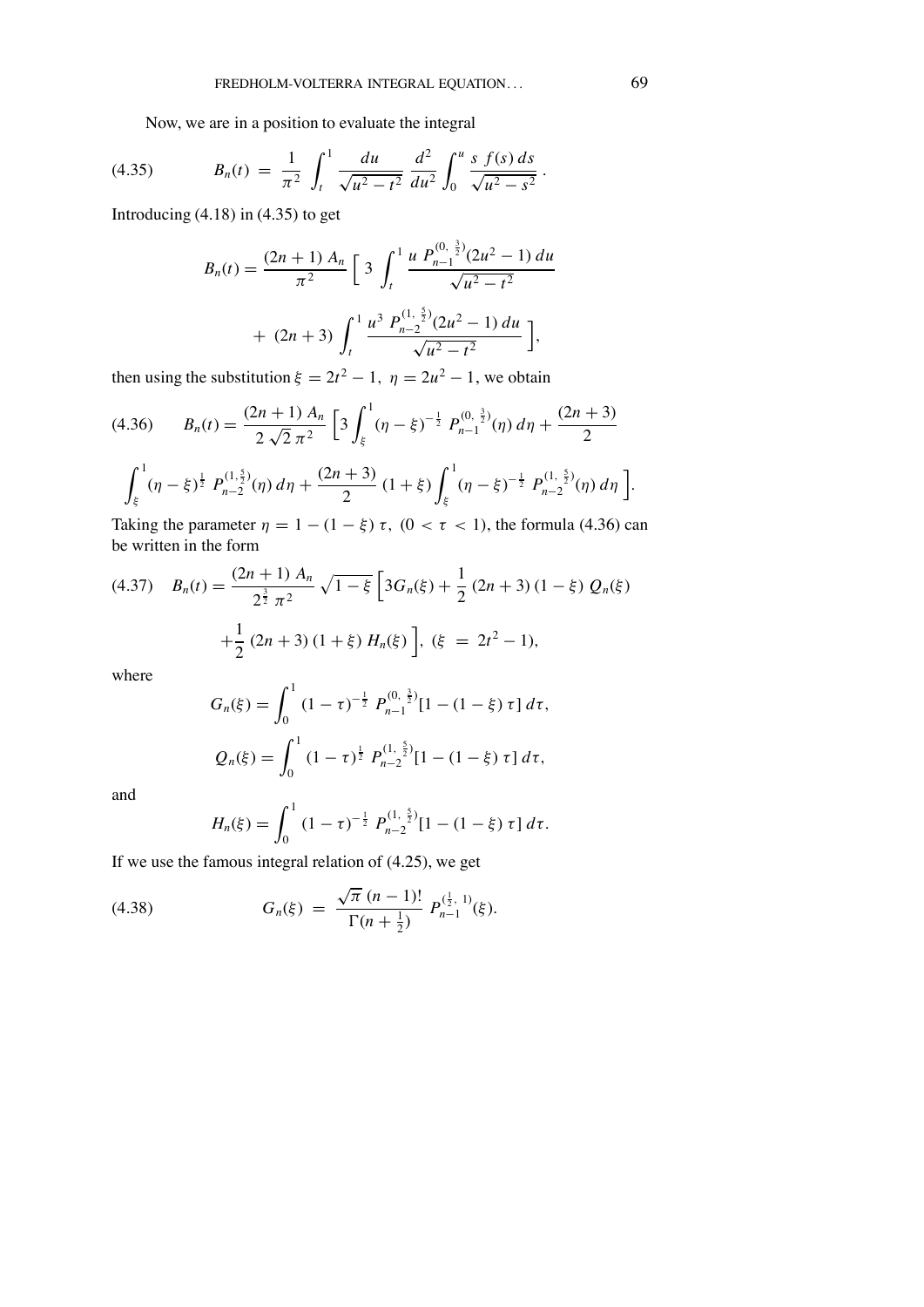Similarly, for  $Q_n(\xi)$ , by following the same previous steps, we obtain

(4.39) 
$$
Q_n(\xi) = \frac{2}{(2n+3)(1-\xi)} \left[ 2 - \frac{\sqrt{\pi} (n-1)!}{\Gamma(n+\frac{1}{2})} P_{n-1}^{(\frac{1}{2},1)}(\xi) \right].
$$

Also, for  $H_n(\xi)$ , we have

(4.40) 
$$
H_n(\xi) = \frac{4}{(2n+3)(1-\xi)} \left[ 1 - \frac{\sqrt{\pi} (n-1)!}{\Gamma(n-\frac{1}{2})} P_{n-1}^{(-\frac{1}{2}, 2)}(\xi) \right].
$$

Finally, substituting from equations (4.38), (4.39) and (4.40) in equation (4.37), we get

(4.41) 
$$
B_n(t) = (2n+1) A_n 2^{\frac{3}{2}} \sqrt{1-\xi} \pi^2 \left[ \frac{2 \sqrt{\pi} (n-1)!}{\Gamma(n-\frac{1}{2})} \right]
$$

$$
\left[ \frac{1-\xi}{n-\frac{1}{2}} P_{n-1}^{(\frac{1}{2},1)}(\xi) - (1+\xi) P_{n-1}^{(-\frac{1}{2},2)}(\xi) \right] + 4 \Big],
$$

where  $\xi = 2t^2 - 1$ .

We write the following relations

$$
L_n^{(1)}(\xi) = \frac{1 - \xi}{n - \frac{1}{2}} P_{n-1}^{(\frac{1}{2}, 1)}(\xi),
$$
  

$$
L_n^{(2)}(\xi) = (1 + \xi) P_{n-1}^{(-\frac{1}{2}, 2)}(\xi),
$$

to represent the Jacobi polynomial in the Legendre polynomial form, we write

$$
P_{n-1}^{(\frac{1}{2}, 1)}(\xi) = \frac{(-1)^n}{(2n+1)t} \frac{d}{dt} \left[ P_{2n}(\sqrt{1-t^2}) \right],
$$

hence,  $L_n^{(1)}(\xi)$  becomes

$$
(4.42)\quad L_n^{(1)}(\xi) = \frac{4(-1)^{n+1}}{(4n^2-1)}\frac{\sqrt{1-t^2}}{t^2}\left[ (1-y^2) P'_{2n}(y) \right], \quad (y = \sqrt{1-t^2}).
$$

If we use the recurrence relation (see [7])

$$
(1-x2) P'n(x) = (n + 1) [x Pn(x) - Pn+1(x)],
$$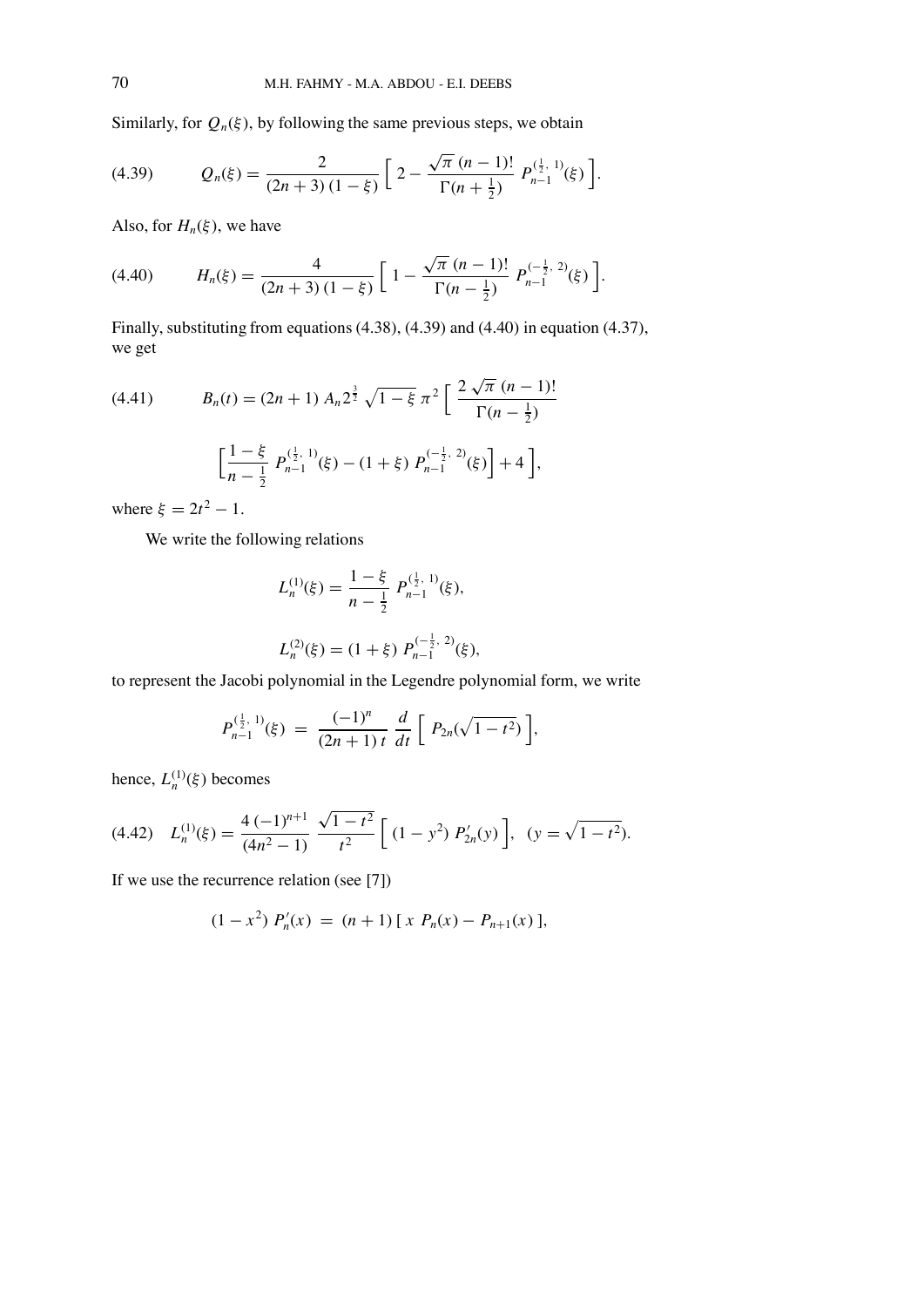then, the formula (4.42) becomes :

(4.43) 
$$
L_n^{(1)}(\xi) = \frac{4(-1)^{n-1}}{(2n-1)} \frac{y}{1-y^2} [y P_{2n}(y) - P_{2n+1}(y)],
$$

$$
(y = \sqrt{1-t^2}, t = \sqrt{\frac{1+\xi}{2}}).
$$

Also, by following the same way for  $L_n^{(2)}(\xi)$ , we have

$$
L_n^{(2)}(\xi) = 2 t^2 P_{n-1}^{(-\frac{1}{2}, 2)}(2t^2 - 1).
$$

Using the formula (see [6])

$$
C_{2n}^{\lambda}(x) = (\lambda)_n(\frac{1}{2})_n P_n^{(\lambda - \frac{1}{2}, -\frac{1}{2})} (2 x^2 - 1),
$$

when  $\lambda = \frac{5}{2}$  and *n* is replaced by  $n - 1$ , we get

$$
C_{2n-2}^{\frac{5}{2}}(x) = (\frac{5}{2})_{n-1}(\frac{1}{2})_{n-1} P_{n-1}^{(2, -\frac{1}{2})} (2x^2 - 1),
$$

hence,

$$
P_{n-1}^{(-\frac{1}{2}, 2)}(2x^2 - 1) = \frac{3(-1)^{n-1}}{(2n+1)(2n-1)} C_{2n-2}^{\frac{5}{2}}(x).
$$

Finally, we have

$$
L_n^{(2)}(\xi) = \frac{6 t^2 (-1)^{n-1}}{(2n+1) (2n-1)} C_{2n-2}^{\frac{5}{2}}(x).
$$

Using the following relation (see [7])

$$
D^{m} C_{n}^{\lambda}(x) = 2^{m} (\lambda)_{m} C_{n-m}^{\lambda+m}(x); \quad (D^{m} = \frac{d^{m}}{dx^{m}}, m = 1, 2, ..., n),
$$

the value of  $L_n^{(2)}(\xi)$  takes the form

$$
L_n^{(2)}(\xi) = \frac{2(-1)^{n-1}(1-y^2)}{(4 n^2-1)} d^2 dy^2 P_{2n}(y).
$$

From the two Legendre differential equations (see [6])

$$
(1 - y'') P_{2n}''(y) - 2 y P_{2n}'(y) + 2n (2n + 1) P_{2n}(y) = 0.
$$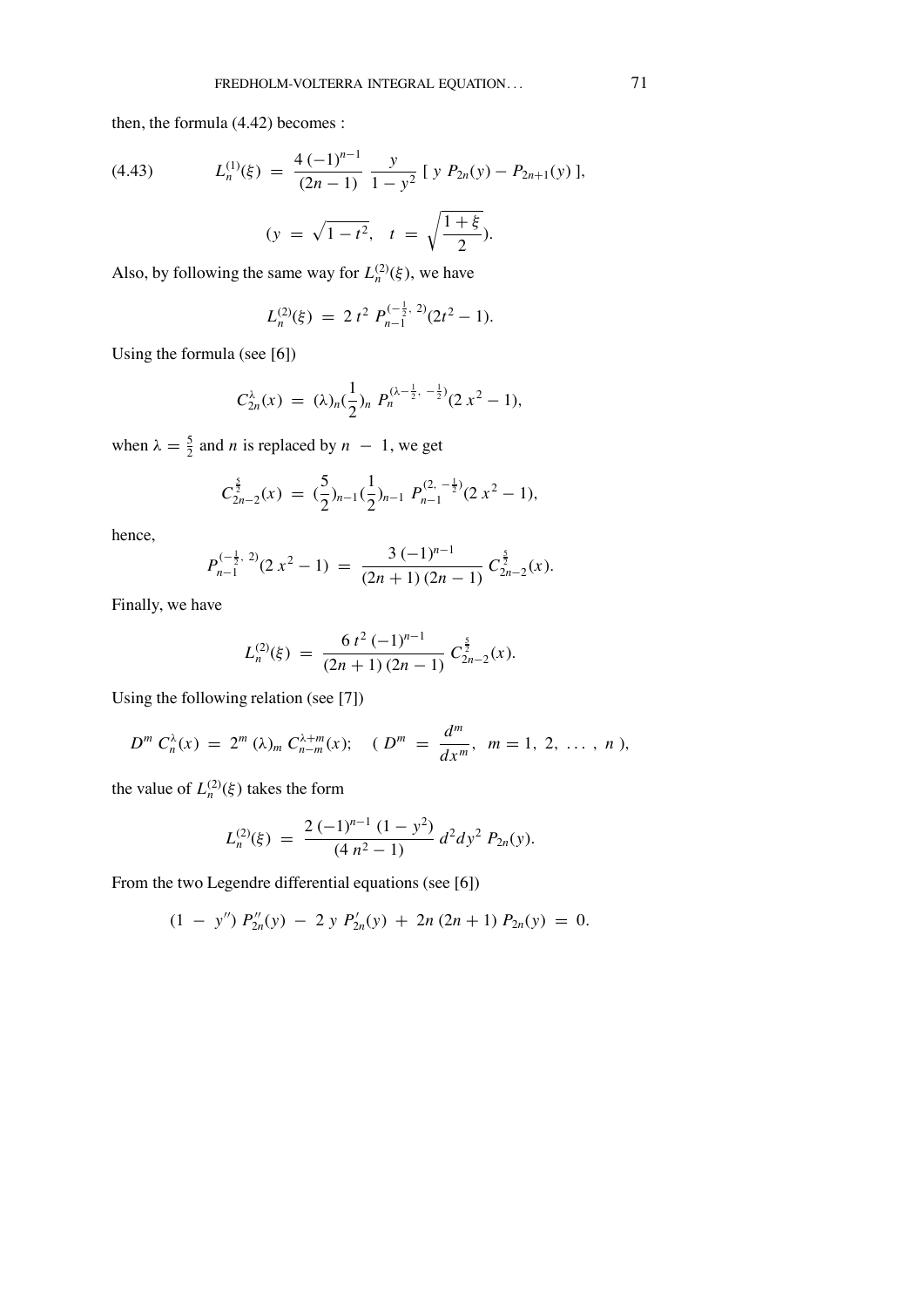$$
P'_{2n}(y) = \frac{2n+1}{1-y^2} [y P_{2n}(y) - P_{2n+1}(y)],
$$

we get

$$
(1-y^2) P''_{2n}(y) = \frac{2 y (2n+1)}{1-y^2} [y P_{2n}(y) - P_{2n+1}(y)] - 2 n (2n+1) P_{2n}(y),
$$

then,  $L_n^{(2)}(\xi)$  takes the form

$$
(4.44) \qquad L_n^{(2)}(\xi) = \frac{4(-1)^{n-1}}{2n-1} \left[ \frac{y^2 \ P_{2n}(y) - y \ P_{2n+1}(y)}{1-y^2} - n \ P_{2n}(y) \right].
$$

Hence, we obtain the values of  $L_n^{(1)}(\xi)$ ,  $L_n^{(2)}(\xi)$  in the Legendre polynomial form. If we write

$$
L_n(\xi) = L_n^{(1)}(\xi) - L_n^{(2)}(\xi),
$$

then substituting from equations (4.43) and (4.44) in the equation of  $L_n(\xi)$ , we can easily, show that

(4.45) 
$$
L_n(\xi) = \frac{4 n (-1)^{n-1}}{2n-1} P_{2n}(y),
$$

and hence, substitute from equation (4.45) in equation (4.41), we get

$$
(4.46) \t B_n(t) = \frac{(2n+1) A_n}{\pi^2 \sqrt{1-t^2}} \left[ 1 + \frac{(-1)^{n-1} \sqrt{\pi} n!}{\Gamma(n+\frac{1}{2})} P_{2n}(\sqrt{1-t^2}) \right].
$$

Introduce equations(4.30) and (4.46) in (4.14), then the theorem can be proved.

#### **5. Conclusions.**

The following interested cases can be discussed :

**(1)** The potential function kernel reduces to one formula of the Weber - Sonin integral forms :

$$
k(u, v) = 2 \pi \int_0^\infty J_n(tu) J_n(tv) dt.
$$

**(2)** The spectral relations for the integral operator  $K\phi$  contain the elliptic kernel

$$
k(x, y) = \frac{1}{\pi (x + y)} E(\frac{2\sqrt{xy}}{x + y}),
$$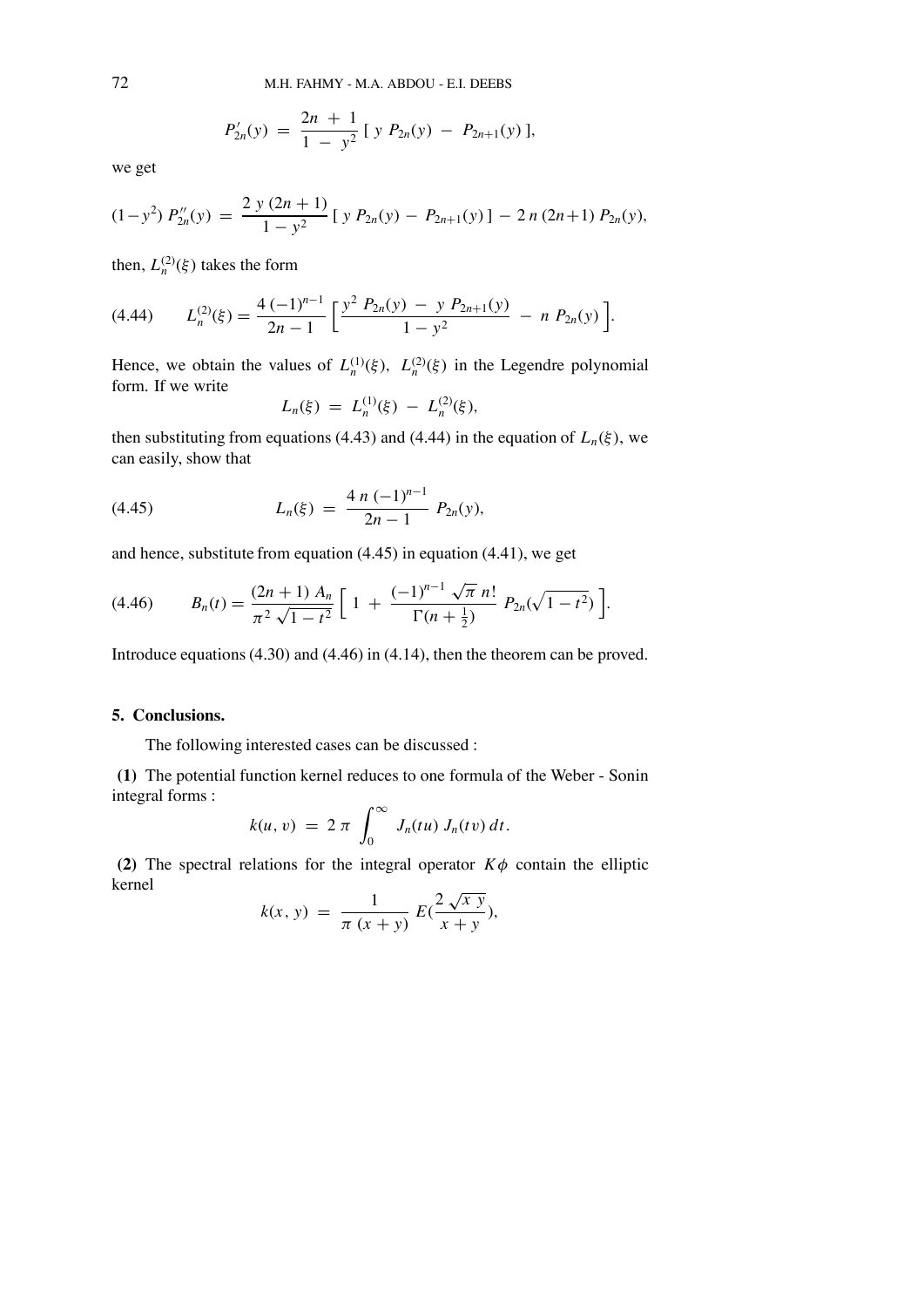included as a special case of our work. Kovalenko [10], developed the Fredholm integral equation of the first kind for the mechanics mixed problems of continuous media and obtained the eigenfunctions of the problem when the kernel is in the form of elliptic function.

**(3)** The integral equation with logarithmic kernel is contained as a special case of the potential kernel, also, the Carleman kernel is contained too.

**(4)** The eigenfunctions for the contact problem of zero harmonic symmetric kernel of the potential function are included as special case  $m = 0$ . Also, the eigenfunctions of the contact problem of the first and higher order ( $m \geq 1$ ) harmonic are included as special cases (see equations (4.5) and (4.13)).

**(5)** The value of the kernel (4.13) can be represented in the Legendre polynomial as follows

$$
k_m(u, v) = \pi (u v)^m \sum_{n=0}^{\infty} \frac{\Gamma^2(n + m + \frac{1}{2}) P_n^m(u) P_n^m(v)}{\Gamma^2(n + m + 1) \cdot (m + 2n + \frac{1}{2})^{-1}}.
$$

**(6)** Krein's method is considered one of the best methods for solving the Fredholm integral equation of the first kind for the contact problems in the theory of elasticity depending on the known function avoiding the singular point through the work.

#### **REFERENCES**

- [1] M.A. Abdou N.Y. Ezzeldin, *Krein's method with certain singular kernel for solving the integral equation of the �rst kind,* Periodical Math. Hung., 28 - 2  $(1994)$ , pp.  $143-149$ .
- [2] M.A. Abdou, *Fredholm integral equation of the second kind with potential kernel*, J. Comp. Appl. Math., 72 (1996), pp. 161–167.
- [3] M.A. Abdou, *Integral equation of the second kind with potential kernel and its structure resolvent, J. Appl. Math. Comp., 107 - 2 (2000), pp. 169–180.*
- [4] M.A. Abdou, *Spectral relationships for integral operators in contact problem of impressing stamp,* Reprinted. J. Appl. Math. Comp., (1999).
- [5] C.D. Green, *Integral equations methods,* London, 1969.
- [6] A. Erdelyi W. Magnus F. Oberhetting G. Tricomi, *Higher transcendental functions,* Vol. 1, Mc - Graw Hill, New York, 1963.